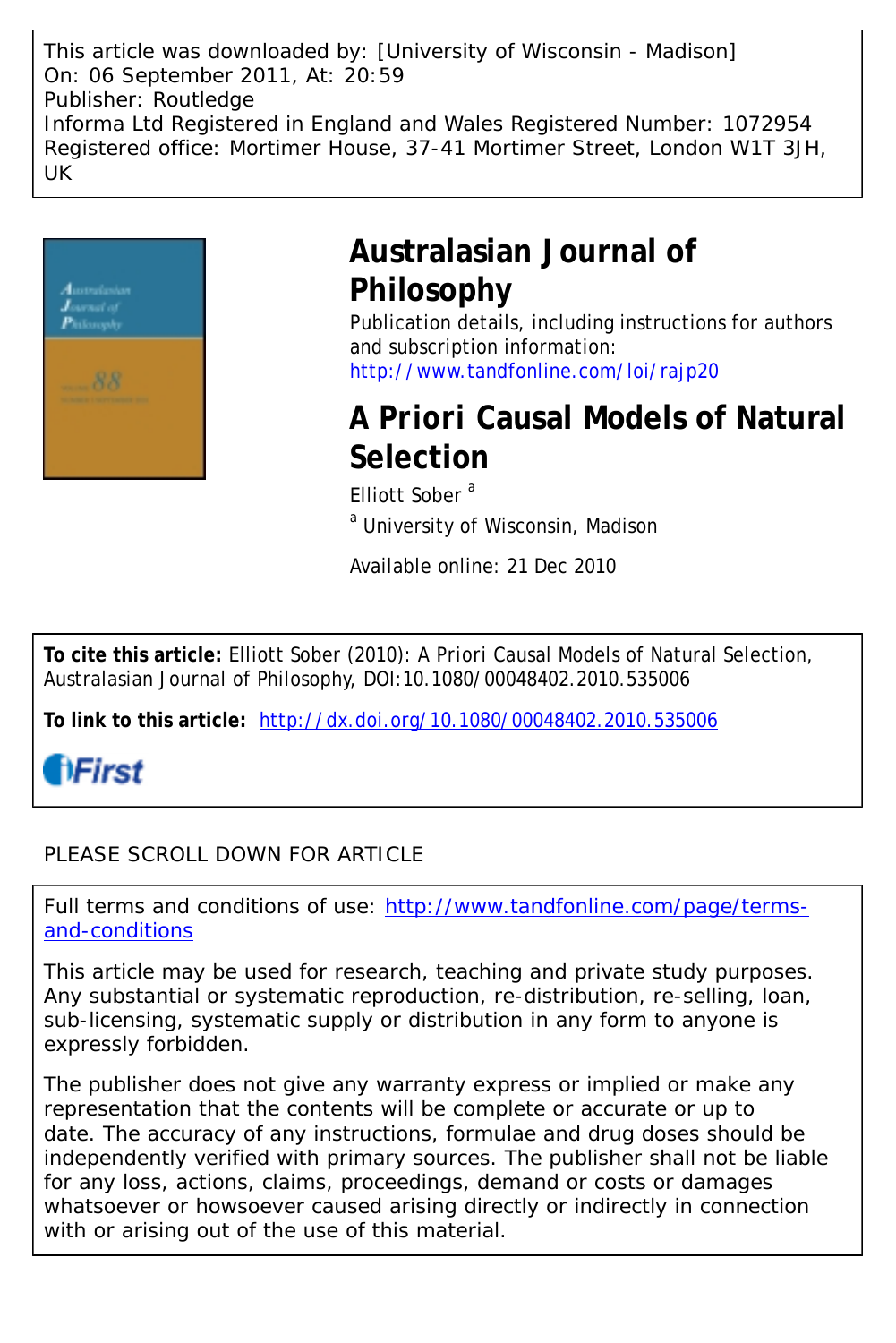## A PRIORI CAUSAL MODELS OF NATURAL **SELECTION**

### Elliott Sober

To evaluate Hume's thesis that causal claims are always empirical, I consider three kinds of causal statement: 'e<sub>1</sub> caused  $e_2$ ', 'e<sub>1</sub> promoted  $e_2$ ', and 'e<sub>1</sub> would promote  $e_2$ <sup>'</sup>. Restricting my attention to cases in which ' $e_1$  occurred' and ' $e_2$ occurred' are both empirical, I argue that Hume was right about the first two, but wrong about the third. Standard causal models of natural selection that have this third form are a priori mathematical truths. Some are obvious, others less so. Empirical work on natural selection takes the form of defending causal claims of the first two types. I provide biological examples that illustrate differences among these three kinds of causal claim.

#### 1. Introduction

Hume was wrong about what causality is, but was he right in claiming that causal statements are always empirical? Favourable examples readily come to mind. Consider the statement that smoking causes lung cancer. Reason alone does not suffice to show that this statement is true; observations are necessary. Examples like this make Hume's thesis seem obvious. But Hume had something more than favourable examples to support his general claim. He had an argument. In Book I, Section IV, Part 1 of the *Enquiry* Concerning Human Understanding, Hume says that '... every effect is a distinct event from its cause. It could not, therefore, be discovered in the cause'. This argument begins with metaphysics and ends with epistemology (call it 'the M/E argument'). Does the epistemology follow from the metaphysics?

There is another argument for Hume's thesis. Statements of the form 'Event  $e_1$  caused event  $e_2$ ' entail that  $e_1$  occurred and that  $e_2$  did too. Can the occurrence of an event be known a priori? If not, causal statements with the form just described must be empirical. I don't propose to defend the claim that statements of the form 'Event  $e$  occurred' are always empirical. Perhaps the claim has counterexamples—e.g., Descartes's Cogito. The proposition that I (now) am thinking surely describes an event, one that has causes and effects. But is it a priori? Intuitively, the a priori grasp of a proposition (through 'reason alone') differs from the introspective grasp of one's own mental state. Unfortunately, explaining why this is so is not so straightforward. But, luckily for me, the goal of this paper does not oblige me to face

Australasian Journal of Philosophy

ISSN 0004-8402 print/ISSN 1471-6828 online © 2011 Australasian Association of Philosophy http://www.tandf.co.uk/journals DOI: 10.1080/00048402.2010.535006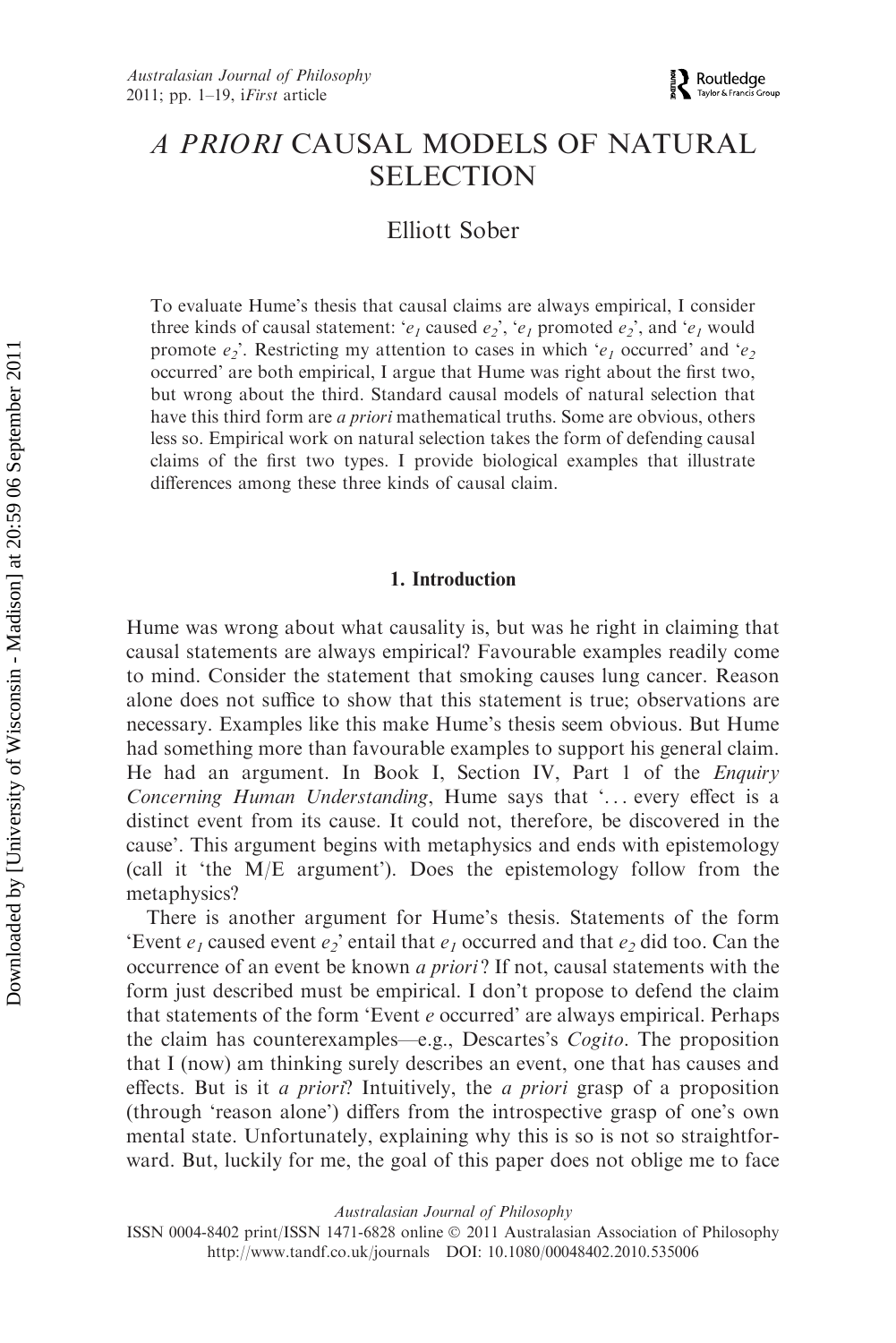this issue. My goal is to discuss causality and the a priori in evolutionary theory and in scientific theories more generally. The epistemic status of firstperson reports is not germane to that topic, since scientific theories can be represented adequately via purely third-person statements. And when the sciences make claims of the form 'Event  $e_1$  caused event  $e_2$ ', it is pretty much always true that 'Event  $e_1$  occurred' and 'Event  $e_2$  occurred' are both empirical. So I will restrict my claim about 'Event  $e_1$  caused event  $e_2$ ' to the following conditional: if ' $e_1$  occurred' or ' $e_2$  occurred' are empirical, the causal statement must be empirical as well.

This argument shows what is wrong with Davidson's [1963: 696] claim to have found a counterexample to Hume's thesis. Davidson says that statements of the form 'The cause of  $e_2$  caused  $e_2$ ' are analytic, which I assume entails that they are *a priori*. The quoted sentence entails that  $e_2$ occurred and that the cause of  $e_2$  did too. These aren't *a priori*, so the quoted sentence isn't *a priori*, either. Davidson's challenge to Hume's thesis might be successful if 'Event  $e_1$  caused event  $e_2$ ' meant that if an  $e_1$ -ish event occurs, then an  $e_2$ -ish event also occurs. The conditional 'If the cause of  $e_2$ occurs, then  $e_2$  occurs' is true *a priori*. The trouble for Davidson derives from the fact that the causal statement and this conditional are not equivalent. This is not to gainsay Davidson's important observation that 'the truth of a causal statement depends on what events are described; its status as analytic or synthetic depends on how the events are described'.

Now let's consider a second kind of causal statement. Instead of focusing on causing an event, let's consider what is involved in promoting its occurrence. Consider 'Smoking promoted cancer'. This statement does not entail that anyone ever got cancer; it just says that smoking put individuals at greater risk.<sup>1</sup> However, the statement does entail that there was some smoking.<sup>2</sup> Let me emphasize this point by inserting the word 'actually'. If smoking *actually* promoted cancer, some individuals must have smoked. This shows that statements of the form 'Event  $e_1$  actually promoted event  $e_2$ ' are not a priori (assuming, as before, that ' $e<sub>l</sub>$  occurred' is not a priori).

There is a third causal locution. It involves *potential* promoting, not *actual* promoting. An example is the statement that smoking would promote cancer. This statement does not entail that anyone smoked or that anyone got cancer, so the argument that showed that two other kinds of causal statement are empirical does not deliver that verdict here. But surely, in this example, we have an empirical claim; reason alone does not reveal that smoking would promote cancer. Is there an exception to this pattern?

There is, and it is an old saw. In his play Le Malade Imaginaire, Molière makes fun of a philosopher who says that opium puts people to sleep because it has a dormitive virtue. The point of the joke is that the explanation is empty. However, the emptiness of the explanation does not

<sup>&</sup>lt;sup>1</sup>Causal promotion does not require determinism. Smoking can promote lung cancer even when complete sets of causal conditions always confer intermediate probabilities on the effect term of interest. I think the same is true of 'event  $e_1$  caused event  $e_2$ ' (the statement does not require determinism), but my arguments in this

paper do not require that this is so.<br><sup>2</sup>The sentence 'Smoking promotes lung cancer' is ambiguous; it could mean that smoking *actually* is promoting lung cancer in some individuals now, or that smoking would promote it. Oddly enough, the past tense removes the ambiguity; 'Smoking promoted lung cancer' means actually promoted.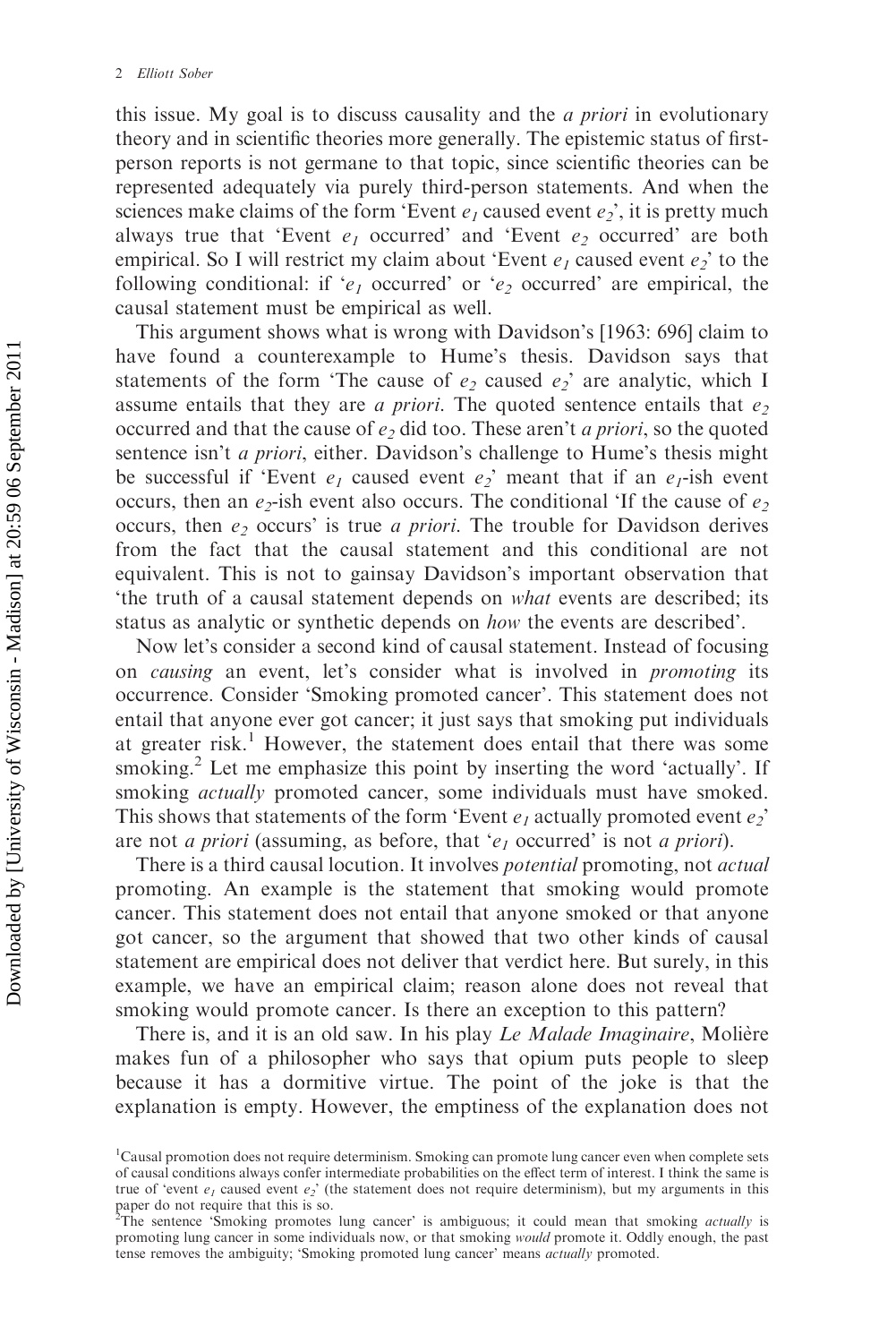settle whether the relevant causal claim is true. I think it's not just *true* but a priori true that ingesting something soporific would promote falling asleep. The fact that the statement is trivial does not show that it is false. The causal statement expresses the truism that things that have a dormitive virtue have a certain type of causal power.

The fact that some claims of the form 'x would promote  $y'$  are a priori throws light on Hume's M/E argument. Here is another statement of the argument, also from Book I, Section IV, Part 1 of the Enquiry:

When we reason *a priori*, and consider merely any object or cause, as it appears to the mind, independent of all observation, it never could suggest to us the notion of any distinct object, such as its effect . . .

The mistake in this argument is that there is no such thing as the one and only way that an object or cause can appear to the mind. There are many descriptions of objects and events, and each of them may be considered 'in itself'—in terms of what it logically entails, independent of any auxiliary empirical information. Perhaps the concept of ingesting opium does not, in itself, entail anything about what the effect of ingesting opium would be. But that does not mean that the concept of ingesting something with a dormitive virtue entails nothing about what the effect of ingesting something with that property would be.<sup>3</sup>

In summary, there are three types of causal claim—'e<sub>1</sub> caused  $e_2$ ', 'e<sub>1</sub> actually promoted  $e_2$ , and ' $e_1$  would promote  $e_2$ '. When ' $e_1$  occurred' and ' $e_2$ occurred' are empirical, the first two causal claims are never  $a$  priori true;<sup>4</sup> the third sometimes is. Molière's example is my reason for saying that there are exceptions to Hume's thesis, but the triviality of this example may suggest that *a priori* statements of the third kind are a mere curiosity. Surely there is no scientific interest in the fact that statements of the form ' $e_l$  would promote  $e_2$ ' are sometimes *a priori*. But there is—they are at the heart of mathematical theorizing about evolution. Molière's joke is a joke, but the  $a$ priori causal models that are part of the theory of natural selection are no laughing matter.

#### 2. A Simple Model

Fitness, like dormitivity and solubility, is a dispositional property, but there is an important difference. The process that leads water-soluble substances to dissolve is usually thought of deterministically whereas fitness has to do

 $3$ My point about Hume's M/E argument is consistent with Lewis's [1986] Humean thesis that one event causes another only if they are 'wholly distinct'. Evaluating Lewis's thesis would require a principle for individuating events, and I have nothing to say on this. But to see what is wrong with Hume's argument, Davidson's point is enough: even if the cause of event  $e$  is wholly distinct from event  $e$ , the fact remains that 'The cause of  $e$  occurred'  $a$  priori entails that  $e$  occurred.

 ${}^{4}$ Perhaps sentences of the first two types are sometimes *a priori* false. For example, if it is *a priori* true that causes must precede their effects, then 'The later event  $e_1$  caused the earlier event  $e_2$ ' is a priori false. Of course, it is debatable whether it is *a priori* (or even true) that cause must precede effect. But perhaps there are other a priori constraints. For example, if it is a priori true that no token event causes itself, then statements of the form 'Token event  $e_1$  caused token event  $e_1$ ' are *a priori* false.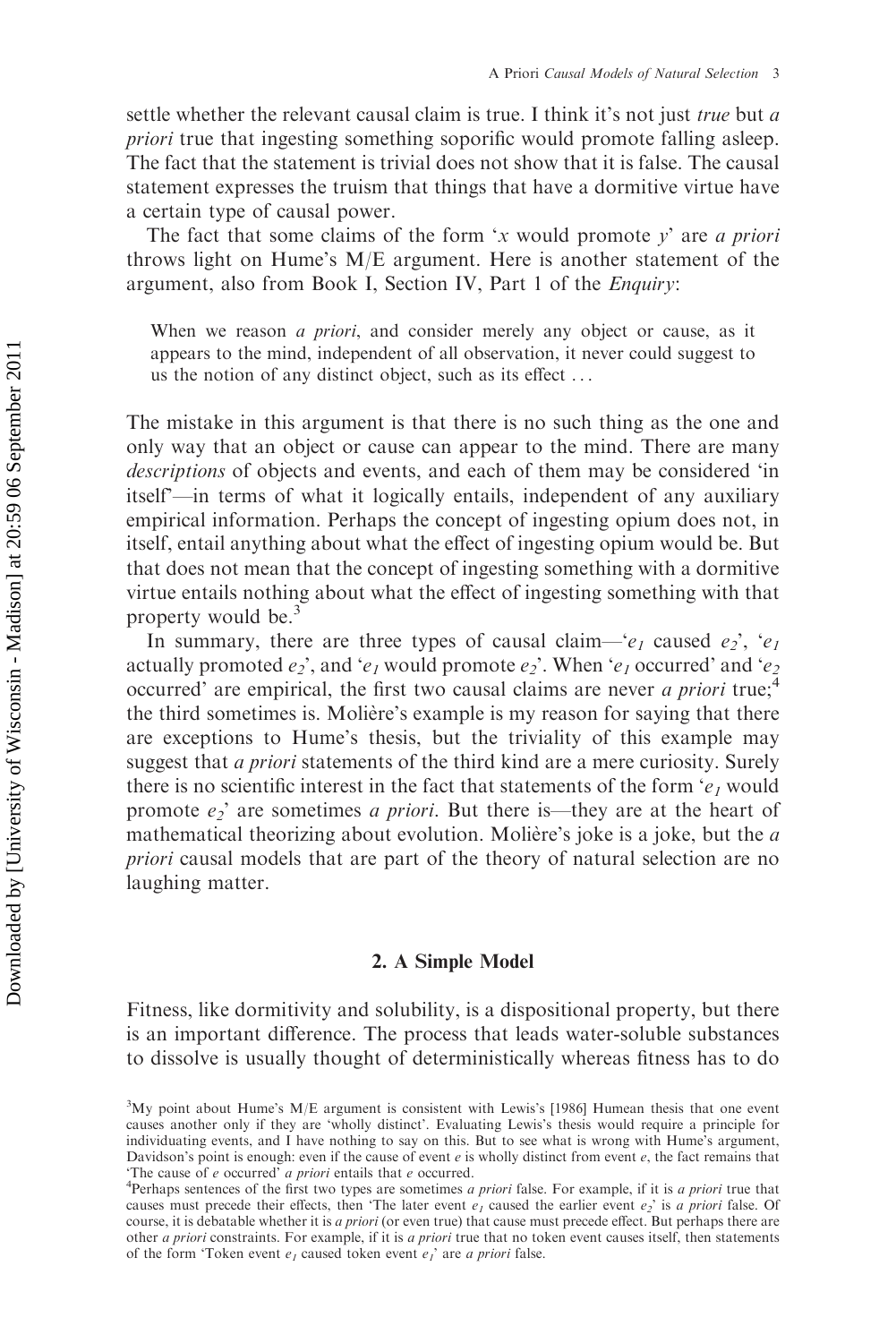with probabilities.<sup>5</sup> Despite this difference, fitness and solubility are both defined with an eye to the future. For example, the usual definition of watersolubility goes like this:

x is water-soluble at time  $t =_{def}$  if x were immersed in water (in the right way) at time  $t$ , then x would dissolve at some later time  $t'$ .

Something similar is true of fitness, as we now will see.<sup>6</sup>

In this section I'll briefly describe a simple model of evolution by natural selection. It has two parts; the model describes the *consequences* of fitness differences and it also describes the sources of those fitness differences [Sober 1984a]. The consequences of interest are changes in trait frequency; the sources are properties of the relationship of organisms to their environments. These two parts of the model are separable; more sophisticated models often describe one without the other. After sketching this simple model, I'll consider more sophisticated models in the next two sections. All are a priori.

Consider a generation of organisms in a population that all begin life at the same time. Every zygote in this generation has trait  $A$  or trait  $B$ , so the trait frequencies, p and q, sum to  $100\%$ . Suppose that individuals with trait A have a probability  $(w_A)$  of surviving to reproductive age while individuals with trait B have a probability  $(w_B)$  of surviving. These two probabilities,  $w_A$  and  $w_B$ , are fitnesses that pertain to viability; they say nothing about how reproductively successful  $\vec{A}$  and  $\vec{B}$  individuals would be if they managed to reach reproductive age. We assume that A and  $B$  individuals that manage to develop from egg to adult take the same amount of time to do so.

If  $w_A \neq w_B$ , natural selection will occur. How will this difference in fitness affect the frequencies of the two traits as the individuals in this single generation develop from egg to adult? The frequencies of the two traits at the adult stage,  $p'$  and  $q'$ , will have the following expected values:

$$
E(p') = pw_A/w \quad E(q') = qw_B/w
$$

Here  $w = pw_A + qw_B$ ; w is the average fitness of the organisms in the population at the egg stage. Notice that it follows from the above two equations that

$$
E(p') > p \text{ if and only if } w_A > w_B.
$$

<sup>&</sup>lt;sup>5</sup>If determinism were false, would this mean that nothing is soluble? Perhaps the concept should be understood so that determinism isn't required for solubility [Sober 1984a: 76].

<sup>&</sup>lt;sup>6</sup>Backwards-looking concepts also provide an opening for *a priori* causal claims. Davidson [1987: 451] says that 'sunburn is caused by exposure to the sun' is a priori. If you think he's wrong because tanning machines cause sunburns, let's simply stipulate that the term 'schmunburn' is defined as a burn that is caused by exposure to the sun. Now there is no doubting that we have a causal statement that is a priori. This example also goes against the Humean grain. Evolutionary biology has its own backwards looking concepts (for example, homology and adaptation), which also give rise to a priori causal statements. Consider, for example, the claim that adaptations for flying are caused by selection for flying [Sober 1984a: 208].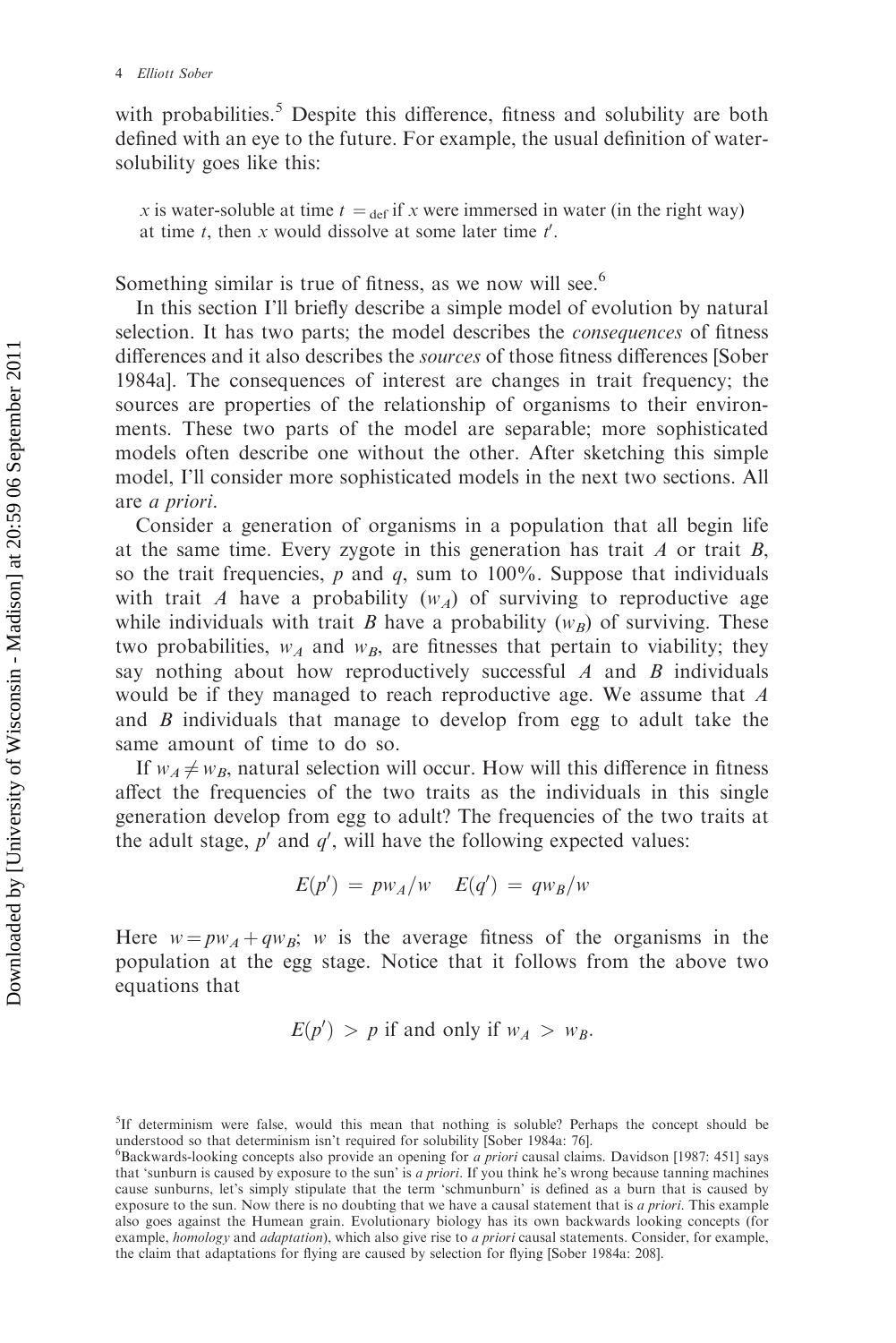In expectation, trait  $A$  will increase in frequency precisely when trait  $A$  is fitter than trait  $B<sup>7</sup>$ 

So far the model describes what will happen within a single generation. But the process of natural selection is usually understood as something that occurs over many generations. The model applies to this multi-generational process in a simple way. We imagine that the adults at the end of the generation just described reproduce asexually, with offspring having the traits of their parents. We further imagine that  $\Lambda$  adults and  $\Lambda$  adults are equally successful reproductively. There is no fertility selection, only viability selection, in this model. This means that if  $p'$  and  $q'$  are the frequencies of the two traits at the end of the first generation, then  $p'$  and  $q'$ are also the frequencies of the two traits at the start of the second. The same process is assumed to operate within this next generation, with the same viability fitnesses applying to the passage from egg to adult. So, at the end of the second generation, the frequencies of the two traits can be expected to change again, and trait  $A$  once again will be expected to increase in frequency if A is fitter than B. If the two fitnesses  $w_A$  and  $w_B$  are constants, trait A can be expected to increase in frequency in each successive generation and eventually to reach 100% representation in the population.

This model can be described without using the causal expression 'would promote':

If  $A$  is fitter than  $B$  in a population in which no other evolutionary causes are at work, and the traits are perfectly heritable, then A will, in expectation, increase in frequency.

This conditional contains an idealization—the idea that no other evolutionary causes impinge. This idealization can be dispensed with if we simply say: A's being fitter than B would promote A's increasing in frequency if the trait has positive heritability.This formulation should be understood in parallel with the statement that smoking would promote lung cancer. This statement is elliptical; the intended assertion is that smoking would promote lung cancer in individuals of kind  $K$  [Eells 1991]. The US Surgeon General was talking about human beings, not about metal smoking machines or about Martians who thrive on cigarettes. Human beings have a variety of other traits that affect their risk of lung cancer; for example, they may or may not also inhale asbestos. Conjunctions of these other properties comprise 'background contexts', and so the causal claim is elliptical in a second respect. The claim that smoking would promote lung cancer should be understood to mean that smoking would promote lung cancer in individuals of kind K relative to a set of background contexts B. The intended set B rarely includes all possible causal configurations. For example, suppose there is a possible but non-actual genetic mutation that, if it occurred, would lead smoking to reduce the risk of lung

<sup>&</sup>lt;sup>7</sup>The word 'expectation' here denotes the mathematical concept by that name, not the subjective state of expecting something to happen. The expected value of a variable is (roughly speaking) the average value it would have over infinitely many trials. If you have a probability of 0.2 of having zero offspring, a probability of 0.7 having exactly one, a probability of 0.1 of having exactly two, and a probability of zero of having more than two, then your expected number of offspring is 0.9, even though you should not expect to have exactly 0.9 babies.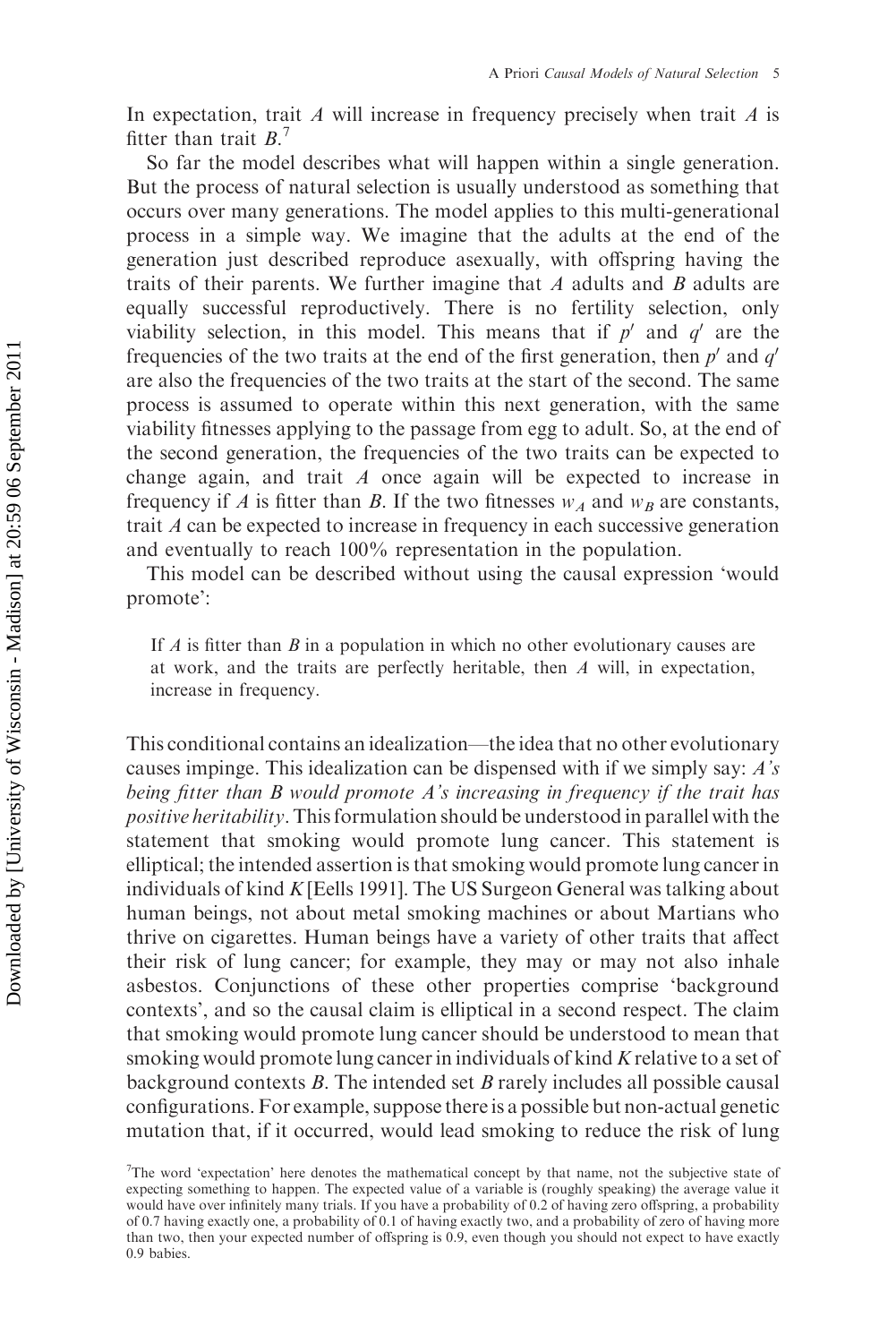cancer. The background contexts contemplated by the Surgeon General probably did not cover this possibility. Once a relevant set of background contexts is circumscribed, we might follow Skyrms [1980] and say that smoking is a positive causal factor for lung cancer if it raises the probability of cancer in some background contexts and does not lower it in any of the others, that smoking is a negative causal factor if it lowers the probability in some but does not raise it in any of the others, and that smoking is a mixed causal factor if it raises in some and lowers in others. This suggestion should be understood as applying to a dichotomous variable (you either smoke or you do not); when there are more than two possible states of a variable, further issues arise [Hitchcock 1993]. I mention these definitions here to help fix ideas; my argument does not depend on adopting them.<sup>8</sup>

The situation is somewhat simpler when we seek to gauge the causal impact that fitness inequalities would have on trait frequencies in a population. If trait  $A$  were fitter than trait  $B$ , this would raise the probability of A's increasing in frequency (or raise the expected magnitude of that change) in some relevant background contexts, but not in others. This is what the breeder's equation [Falconer and McKay 1996] says:

response to selection  $=$  heritability  $\times$  strength of selection.

With positive heritability,  $A$ 's being fitter than  $B$  would increase the probability of  $\vec{A}$ 's increasing in frequency. With zero heritability,  $\vec{A}$ 's being fitter than  $B$  would make no difference. And if the traits have negative heritability,  $9$  A's being fitter than B would lower the probability of A's increasing in frequency.

I want to understand 'A's being fitter than B' as a possible cause of  $A$ 's increasing in frequency. As just noted, other conditions must be satisfied for the increase to occur, but that does not refute the causal claim. If you are squeamish about accepting this causal claim because you think there is a 'logical connection' between  $A$ 's being fitter than  $B$  and  $A$ 's increasing in frequency,<sup>10</sup> consider, dear Humean, the following artificial selection experiment. You have several fruitfly populations in different cages. In each, you select for longer wings; in each generation you take individuals with the longest wings and allow them, but not the others, to be the parents of the next generation. After you do this for several generations, you observe that the average wing length in each population has increased. Then you decide to reverse the selection regime. For the next several generations, you choose the flies with the shortest wings to be the parents. You observe that average wing

<sup>8</sup> Woodward's [2003] manipulationist theory of causation would serve my purposes also. He talks about variables, not the states of variables; a variable  $X$  is causally relevant to a variable  $Y$  precisely when there exists a possible manipulation of  $X$  (the manipulation would change one value of  $X$  to another) that would be associated with a change in the value of Y (or with a change in the probability of values of Y). Within this framework, it is possible to talk about a manipulation having positive or negative effect.

<sup>&</sup>lt;sup>9</sup>Haldane [1996] recognizes that the mathematics of heritability allows for the possibility of negative heritability and cites what he thinks is an empirical example. This idea has never had much currency in

biology. I am grateful to Peter Godfrey-Smith for telling me about Haldane's article.<br><sup>10</sup>Davidson [1967] addressed a parallel doubt in the philosophy of mind: how can beliefs and desires be causes of action if believing this and desiring that and being rational entail how you will behave? He answered that causal statements can be a priori and cited the example discussed earlier to argue for this.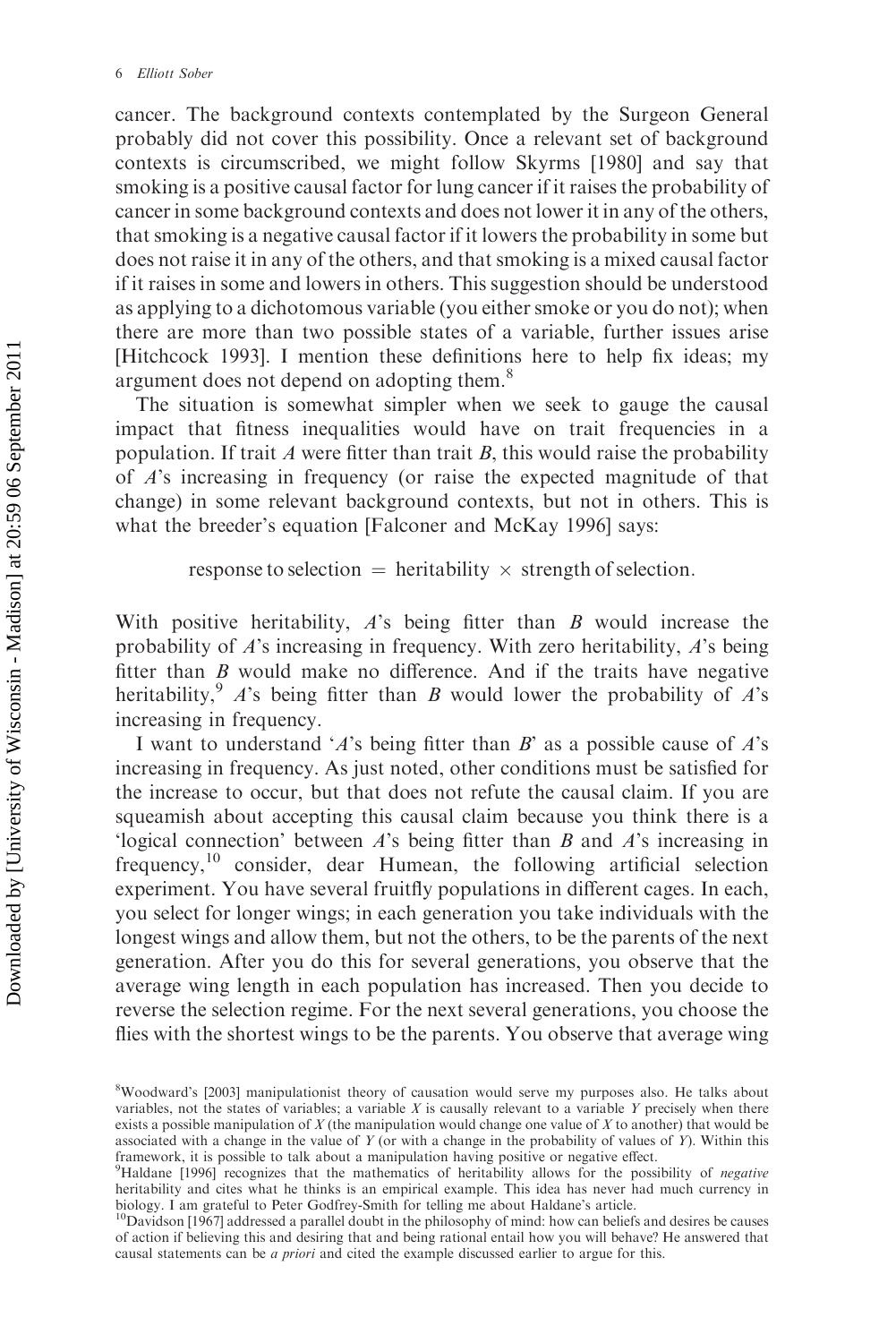length declines in each population. You have just done a manipulation experiment; you have manipulated whether long is fitter than short. You discover that your manipulations of this variable are associated with whether long increases in frequency or declines. This discovery provides an excellent reason to think that fitness differences cause changes in trait frequencies.<sup>11</sup> Of course, the statement that 'A's being fitter than B actually caused A to increase in frequency' is empirical, because 'A is fitter than B' is empirical and so is 'A increased in frequency'. But 'A's being fitter than  $B$  would promote A's increasing in frequency' is another matter. It is elliptical for  $A$ 's being fitter than  $B$  would promote  $A$ 's increasing in frequency in circumstance  $C$ . Circumstances can be specified that make the claim a priori true.

Hausman and Woodward [1999: 551] assert that variables cannot be causally connected if they are 'logically or analytically connected'. They illustrate their point by considering an example in which there are three variables;  $X$  and  $Y$  are statistically independent of each other, while a third variable, Z, is defined as  $Z = X + Y$ . Hausman and Woodward say that Z will be statistically dependent on  $X$  and on  $Y$ , but they deny that  $X$  and  $Y$ cause Z. I agree. Their conclusion about this example is reinforced if these variables describe the state of a system at a single time. If cause must precede effect,  $X_t$  and  $Y_t$  do not cause  $Z_t$  (nor does  $Z_t$  cause  $X_t$  or  $Y_t$ ), whether or not the three variables are definitionally connected. In support of their assessment, Hausman and Woodward point out that there is 'no conceivable way to intervene on the value of  $Z$ ... that is not simultaneously an intervention to change the value of  $X$  or to change the value of  $Y$ , and there is no way to intervene to change the value of  $X$  or to change the value of  $Y$ that is not simultaneously an intervention to change the value of  $\dots Z'$ . This point is specific to the example they are considering. Trait fitnesses at time  $t_1$ and trait frequencies at time  $t_2$  are *not* simultaneous, and it is possible to intervene on fitness relations without thereby changing trait frequencies (and vice versa). As noted above in connection with the breeder's equation, if the heritability is zero, changing the fitnesses at time  $t_1$  won't, in expectation, be associated with any change in the trait frequencies at  $t_2$ . And even when there is positive heritability, intervening on trait frequencies at  $t_2$ won't be associated with changes in the trait fitnesses at  $t_1$ .<sup>12</sup>

The model described thus far concerns the consequences of fitness differences but not their sources. To start fleshing out the latter idea, I'll supply a trivial example. Suppose  $A$  and  $B$  are the traits of running fast and slow in a population of zebras, where predation by lions induces a selection pressure on zebras that favours running fast. We can express this as a conditional:

If lions were to hunt and kill slow zebras more successfully than they hunt and kill fast ones, and if this were the only source of fitness differences in the zebra population, then fast zebras would be fitter than slow ones.

 $11$ Reisman and Forber [2005] describe a manipulation experiment to argue that drift can be a cause of change in trait frequency.<br><sup>12</sup>I don't have an account to offer of when variables can be related as cause to effect, but that isn't needed to

see that Hausman and Woodward's point about their  $X$ ,  $Y$ , and  $Z$  doesn't generalize to the variables involved in models of natural selection.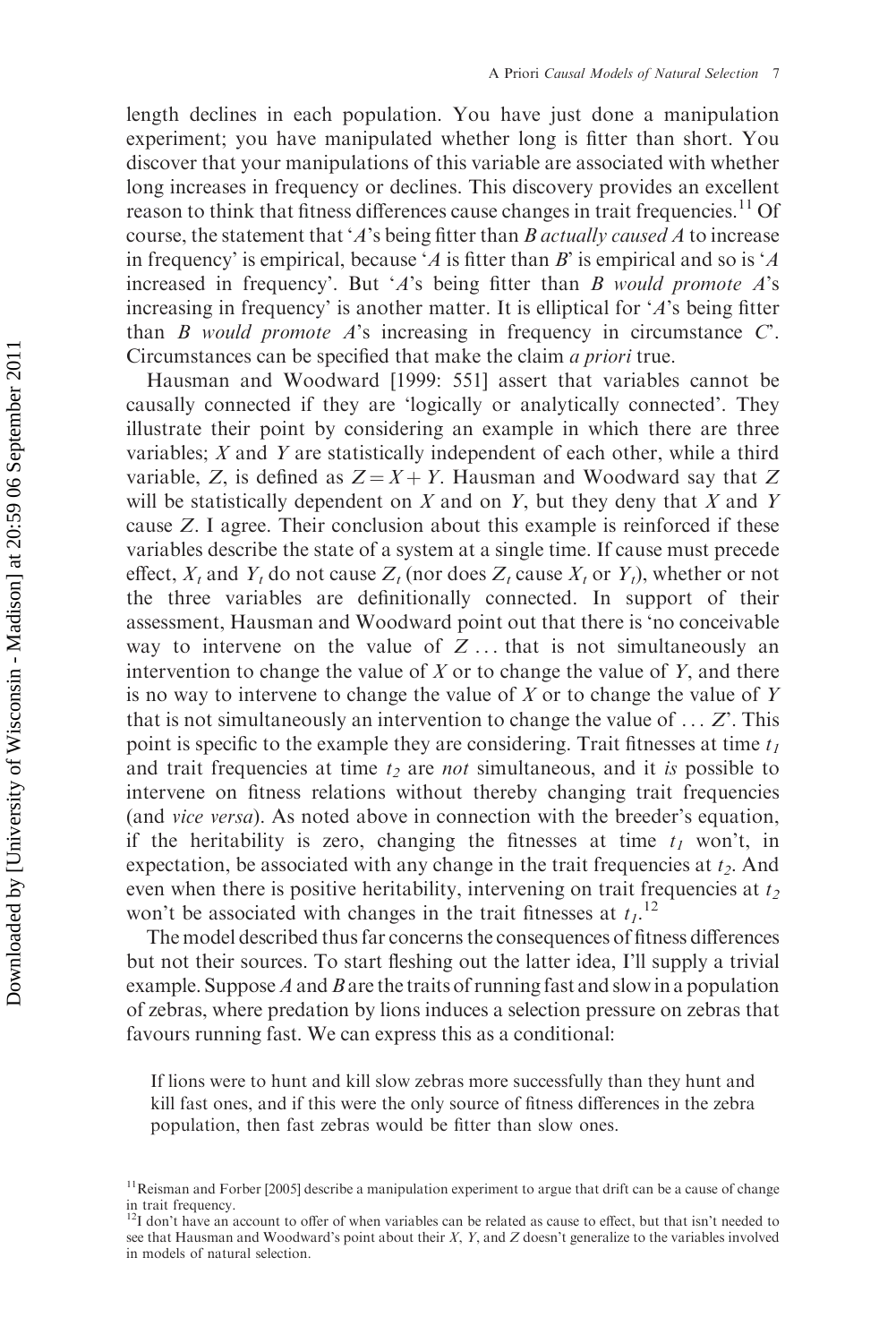Here again, the idealization in the antecedent can be removed by using causal language: if lions were to hunt and kill slow zebras more successfully than they hunt and kill fast ones, then running fast would promote survival. This does not mean that fast zebras will be fitter; after all, fast zebras may also have longer and thinner leg bones, and these might be more prone to breaking [Maynard Smith 1978].

The simple model just outlined describes a source and a consequence of fitness differences. The model can be expressed by conditionals that use idealizations, but the idealizations can be dropped by using the locution 'would promote'. The model is a priori, whichever way it is represented. Of course, the existence of zebras and lions isn't *a priori*, nor is the fact that the population of zebras persists through many generations, nor is the fact that the traits in question are heritable. But the model does not entail any of these. Like the empirical laws found in other sciences, the present model simply says what would happen if. The model is dynamical, meaning that it describes how a system would change through time if it were subject to an array of causal influences. Humeans maintain that dynamical causal models are always empirical. The model just described is an exception.

#### 3. A More Sophisticated Consequence Model

Even if the simple model just described is a priori, perhaps matters must change once more sophisticated models are examined. This is not so, as I will try to demonstrate in this section and the next one.

In the constant viability model described in  $\S2$ , selection is a destroyer of variation. The population begins with a mix of  $A$  and  $B$  individuals, and selection then drives the fitter trait to 100%. In contrast, there is a simple genetic model in which selection preserves variation rather than destroying it. It is from Evolution 101, but should interest those who think that the consequence model described earlier is all there is to this part of mathematical biology.

Suppose there are two alleles  $(A \text{ and } a)$  that can exist at a locus in the diploid organisms in a population, so there are three possible genotypes  $(AA, Aa, \text{ and } aa)$ . Let the fitnesses of these three genotypes be  $w_1, w_2$ , and  $w_3$ , respectively, and suppose that heterozygotes (the Aa individuals) are fitter than homozygotes. As before, let's consider a single generation that begins with the two genes,  $A$  and  $a$ , at frequencies  $p$  and  $q$  respectively; the genotypes AA, Aa, and aa have frequencies  $p^2$ , 2pq, and  $q^2$ . The frequencies of the three genotypes after selection are, in expectation,  $p^2w_1/w$ ,  $2pqw_2/w$ , and  $q^2w_3/w$ , where the normalizing denominator w is again the average fitness of individuals in the population;  $w = p^2 w_1 + 2pqw_2 + q^2 w_3$ . As was true earlier, the fittest of the traits will increase in frequency in the passage from egg to adult, so the heterozygote form will increase in frequency within this generation. If this is true in *every* generation and there is no fertility selection, will heterozygotes go to  $100\%$  in the population? The answer is *no*; Mendelian reproduction prevents this from happening. When heterozygotes mate with each other, their offspring can be expected to exhibit all three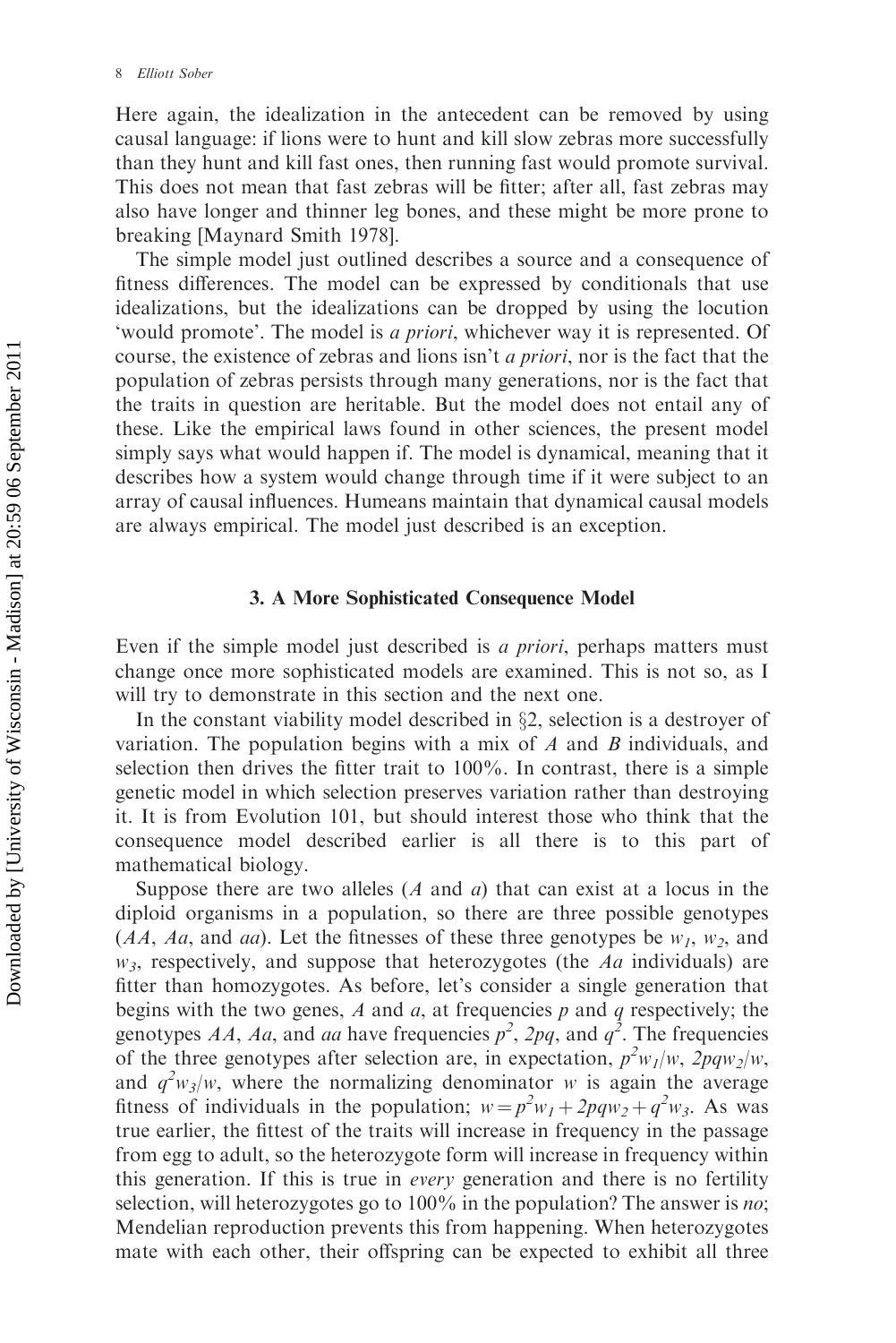genotypes. What happens in this model is that the gene frequencies evolve to an equilibrium in which both alleles and all three genotypes are represented. This equilibrium is deducible just from the three genotypic fitnesses; at equilibrium, the ratio of p to q takes the value  $(w_2-w_3)/(w_2-w_1)$ . Figure 1 provides an example that illustrates the qualitative properties of this model. The fitnesses of the three genotypes are frequency independent. You can deduce from them what the fitnesses of the two alleles are. The allelic fitnesses are frequency dependent; they have the property that a rare allele is fitter than a common one. The equilibrium is the allelic frequency at which the two alleles have the same fitness.

As before, we can describe this model by writing a conditional that contains an idealization and we can remove the idealization by using the locution 'would promote'. The idealization reads: if there were heterozygote superiority in a large population and random mating and no other evolutionary causes impinged, then a stable polymorphism would probably evolve. The causal locution allows us to be more concise: heterozygote superiority would promote the evolution of a stable polymorphism. The model is *a priori*, though of course determining whether it applies to this or that locus in this or that population is an empirical task.

#### 4. A More Sophisticated Source Model

It is pretty obvious that running fast would promote zebra survival if zebras were hunted by lions. Those unfamiliar with evolutionary biology may think that theorizing about the sources of fitness differences is always a no-brainer of this sort. It isn't, as my next example will show.

Why are there approximately equal numbers of males and females in human populations? And what is the explanation of the sex ratios found in the rest of nature? Darwin advanced a theory to explain this in the first edition of The Descent of Man. The idea was that if a population is monogamous and has an uneven sex ratio, selection will favour the overproduction of the minority sex [Darwin 1871: 316]. For example, if there are more males than females, then the best reproductive strategy for a



Figure 1. An example of heterozygote superiority with constant genotypic viabilities.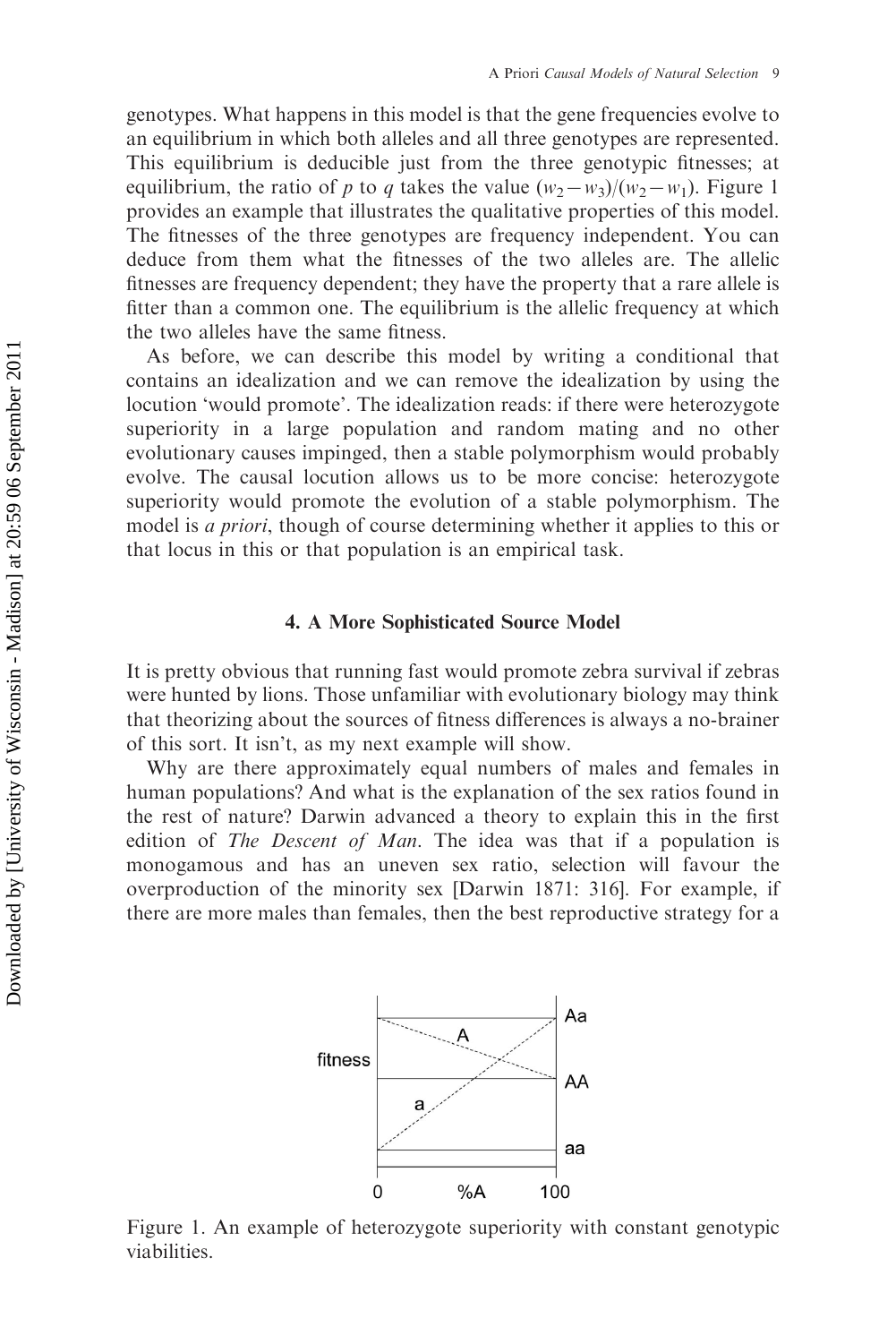parent is to produce all daughters (since all of them will find mates). Symmetrically, if there are more females than males, the best strategy is to have all sons. The result is that a population that has an uneven sex ratio will evolve towards 50/50. Darwin notes that the logic of this argument also applies to polygyny. If the mating groups in a population consist of 1 male and 3 females, and there are more than 75% females in the population, then selection will reduce the female bias to 75%, at which point selection will cease [Darwin 1871: 317].

This may seem like a pretty good theory, but Darwin withdrew it in the book's second edition [Darwin 1874: 267-8]. He does not explain why.<sup>13</sup> The reason he was right to do so became clear some years later when Carl Düsing advanced a very different theory. Düsing [1884] was able to show that monogamy and polygyny do not matter. Rather, the key is that each offspring has one mother and one father. Düsing's model requires us to consider three generations—(1) parents, (2) offspring, and (3) grandoffspring. Suppose there are  $m$  males and  $f$  females in the offspring generation, and N individuals in the generation of grandoffspring. This means that the average male in generation 2 has  $N/m$  offspring in generation 3 and the average female has  $N/f$ . If a parent in generation 1 is to maximize the number of grandoffspring she has in generation 3, what mix of sons and daughters should she produce in generation 2? The answer is that she should produce offspring who are solely of the minority sex. This is true regardless of whether there is monogamy or polygyny. If there is polygyny, some males are very successful in reproducing while others are not. Düsing's insight was to focus on the *average* male and the *average* female, not just on the unlucky individuals who fail to mate. Darwin reasoned incorrectly about this problem.

But Düsing got a detail wrong. He, like Darwin, thought his theory predicted the sex ratio that should exist at reproductive age. R. A. Fisher [1930] saw that the argument in fact predicts what the sex ratio should be at the age of independence; this is where Düsing's  $N/m$  and  $N/f$  really apply. Besides correcting this mistake in Düsing's reasoning, Fisher placed Düsing's argument in a more general setting. Fisher did so by introducing a new concept—the idea of parental expenditure. A parent has a package of energy to invest in the creation and rearing of offspring. She divides that package, devoting some of it to daughters and the rest to sons. An offspring may die before the age of independence, and after the age of independence he or she may die before reaching reproductive age. Fisher's main result was that the sex ratio in a population should evolve to the point at which there is equal investment in sons and daughters. If the average son costs  $c_s$  units of energy to create and rear and the average daughter costs  $c_d$ , then what should evolve is the equality  $mc_s = fc_d$ . If the two sexes are equally costly, an even sex ratio will evolve. If sons are less costly, a male-biased sex ratio should evolve. The latter is what we observe in human populations; sons are

 $13I$  speculate that Darwin withdrew his theory because he suspected that even sex ratios evolved without monogamy's being in place  $[2010: §3.4]$ .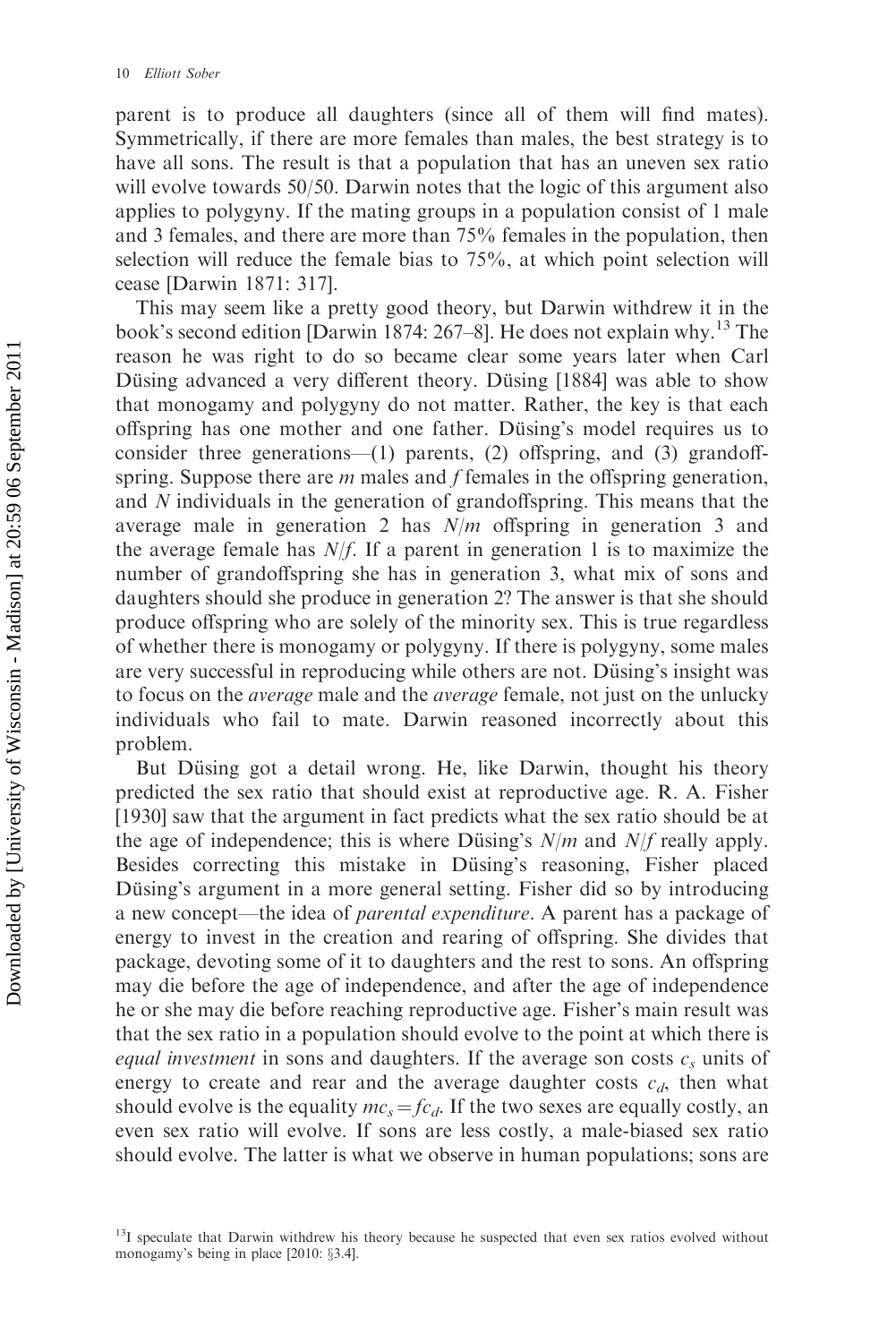less costly than daughters because they have higher mortality rates before the age of independence.

There is an assumption in Fisher's model, and in Düsing's also, that was pretty much invisible until Hamilton [1967]. This is the assumption of random mating; the males and females in generation 2 mate at random to produce generation 3. Hamilton considered a situation in which mating is non-random. He imagined a hypothetical species of parasitic wasp in which a single fertilized female lays her eggs inside a host. The eggs hatch and the siblings that emerge then mate with each other, after which the fertilized females disperse to find new hosts. There is inbreeding here, not random mating. What will evolve in this circumstance is a female-biased sex ratio. Hamilton showed that the smaller the number of foundresses parasitizing a single host, the more female-biased the sex ratio will be. As the number of foundresses per host increases, Hamilton's prediction moves towards Fisher's. Just as Fisher generalized Düsing, so Hamilton generalized Fisher.<sup>14</sup>

I have loosely described these different models as predicting what sex ratios should evolve. They do make this type of prediction (assigning the predicted frequencies a probability  $= 1$ ) if the population is infinite and the traits in question have positive heritability and no other evolutionary causes impinge. But we can dispense with these idealizations and focus just on what these models say about the sources of fitness differences. Let's consider a single consequence of Fisher's model. Suppose there are two reproductive strategies that a parent can follow; she can produce all sons (ALLS) or she can produce all daughters (ALLD). Fisher's model says, of a random mating population, that  $mc_s > fc_d$  would promote the evolution of ALLD. Once spelled out carefully, this generalization is *a priori*.

#### 5. Objection #1: Trivialization

I am not claiming that the pattern I have described is unique to natural selection. It also applies to other evolutionary processes; for example, the consequence models that describe the process of random genetic drift are a priori as well. And perhaps there is a priori causal modelling in other sciences; maybe economics furnishes examples, with rational agents maximizing utility being an approximate analogue of organisms differing in fitness. What I do claim is that the pattern to which I have been pointing is far from universal. For the most part, scientific statements about causal relations are empirical; Hume was right most of the time.

The objection I want to consider asserts that the pattern I have described in evolutionary theory applies trivially to all scientific theories. For example, consider Newtonian theory (mechanics  $+$  gravitation), which is generally taken to be empirical. Since this theory  $(T)$  allows one to deduce a prediction  $(P)$  from a specification of initial and boundary conditions  $(IB)$ , we can

 $14A$  relation of *reduction* is instantiated: Düsing's model reduces to (is a special case of) Fisher's, and Fisher's bears that relation to Hamilton's.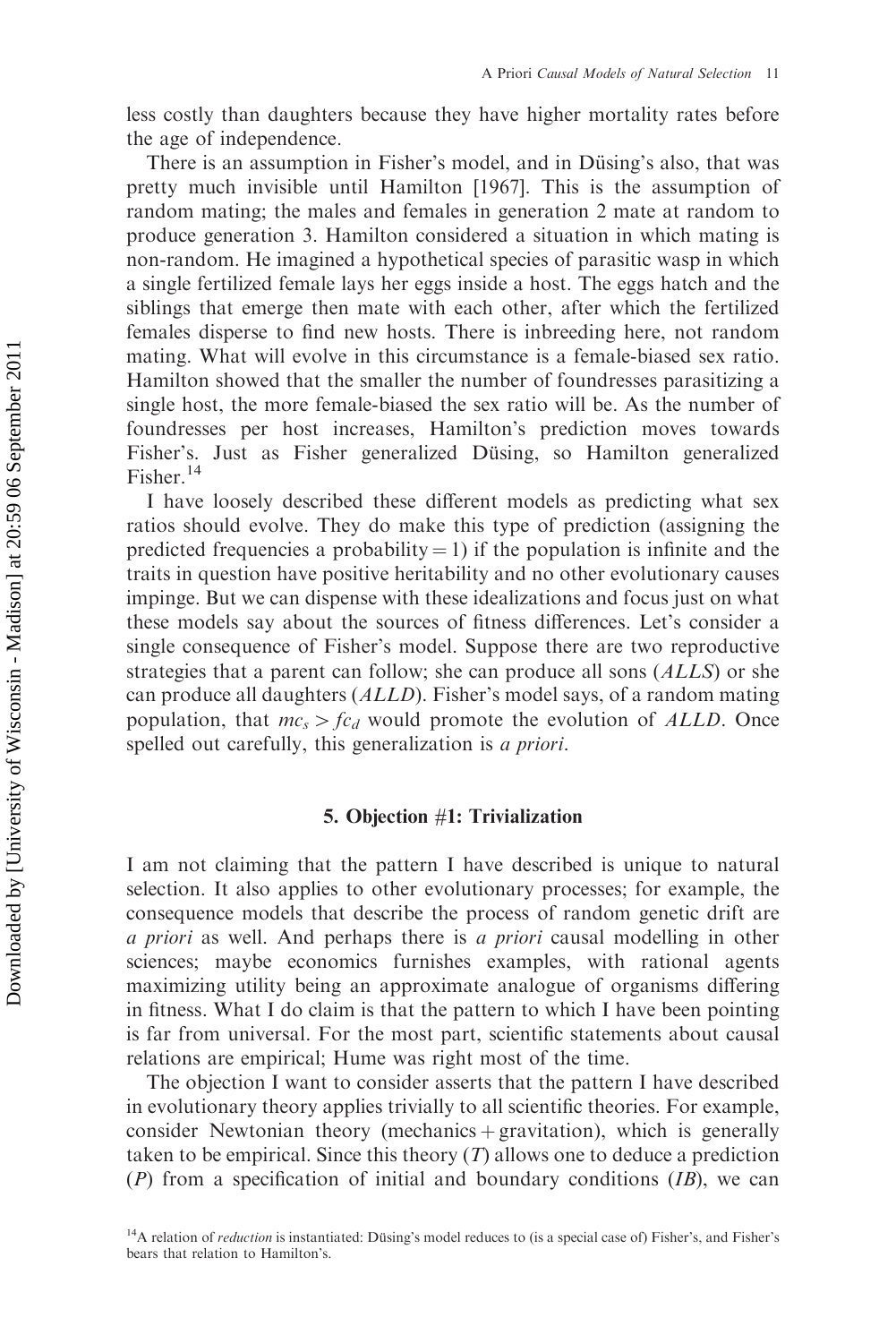construct a conditional of the form 'If  $IB$  and  $T$ , then  $P$ ' that is a priori true. The objection is correct that T's being empirical does not prevent this construction from being carried out. But the situation in evolutionary theory is different. The *a priori* models I have described have the form 'If *IB*, then  $P'$ ; there is no empirical law in the antecedent. For example, the antecedent of the conditional I described in connection with Fisher's model of sex ratio evolution in  $\S 4$  says that the population is random mating, that various sex ratio strategies are represented, that there is over-investment in sons, and that the traits have positive heritability. None of these is an empirical law. True, they are empirical, but they describe contingent features exhibited by some populations but not by others. The same point holds for the antecedent of the conditional that expresses the model of heterozygote superiority described in  $\S$ 3. This antecedent also includes the claim that there is random mating. In addition, it says that the genes in the population obey Mendel's (so-called) laws. Beatty [1995] is correct that Mendel's 'laws', when true, are contingent outcomes of the evolutionary process.

A related objection to my thesis can be formulated by using Giere's [1979] distinction between what I'll call 'model specifications' and 'model applications'. The former are definitions; for example, we can define a Mendelian genetic system as any collection of objects that obeys a given set of generalizations and a Newtonian particle system can be defined in the same way. These definitions are *a priori*. The second part of Giere's picture of science involves hypotheses that say that this or that real world system is a Mendelian genetic system or a Newtonian particle system. Within this framework, there is nothing in science that is both general and empirical; there are general *a priori* claims and singular empirical claims, and that is it. This bifurcation may have its uses, but it does not constitute an objection to what I have claimed. It misses the point that there are theories (like Newton's) that are both general and empirical and also the fact that such theories differ from the models of natural selection that I have described.

#### 6. Objection #2: Where's the Causality?

In discussing my three examples of models of natural selection, I gave each of them a pair of formulations. The first was in terms of a conditional; the second used the locution 'would promote'. An objector might grant that the first of these is *a priori*, but deny that the second describes a consequence of the model or express puzzlement about what this second formulation means or why we should think it is true. My reply is to return to the manipulation experiment described in  $\S2$ . The model of heterozygote superiority (to focus on this one example) tells you how to compute the gene frequencies that would, in expectation, evolve, given a set of genotypic fitnesses and a set of initial and boundary conditions. But it also describes how manipulating genotypic fitnesses in populations of a certain kind would tend to be associated with different evolutionary outcomes. This is what justifies describing these models by using the causal locution of 'would promote'.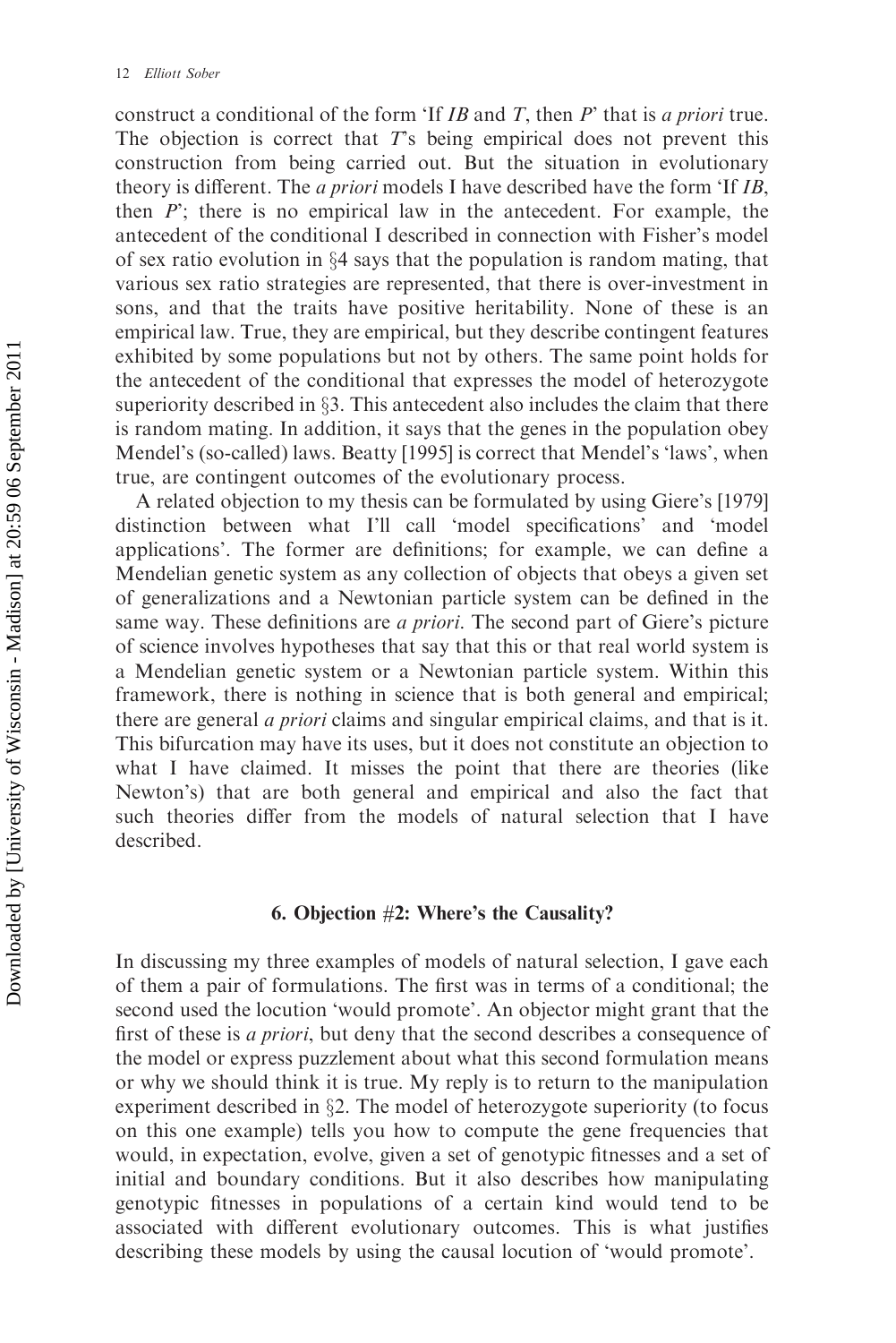#### 7. Objection  $#3: 'x$  would promote y' Isn't Ever A Priori Because ...

Alan Hajek formulated the following objection to my claim that  $x$  would promote  $y'$  is sometimes *a priori*. The objection is that the statement entails that y is promotable, and it is never a priori that y is promotable.<sup>15</sup> My reply is to deny the entailment. The statement 'x would promote  $y'$  could be true even if it is impossible to promote y; of course, if x would promote y and y can't be promoted, then it follows that x isn't possible. Running a threeminute mile would promote your becoming world famous. But that doesn't mean that it is possible for you to become world famous, or that you could ever run that fast.

#### 8. What's Empirical in the Theory of Natural Selection?

The causal generalizations that I say are *a priori* have the form  $x$  would promote y'. The two other types of causal claim that I discussed— $x$  actually promoted y' and 'x actually caused y'—are not. These last two also are important in evolutionary theory and it is in deploying them that the theory goes empirical.

A nice example of this empirical turn is furnished by Darwin's reasoning in the Origin about why young mammals (including human babies) have skull sutures. Darwin recognizes that live birth would promote the evolution of skull sutures. His question is whether live birth actually promoted the evolution of this trait. Darwin's answer is no:

The sutures in the skulls of young mammals have been advanced as a beautiful adaptation for aiding parturition, and no doubt they facilitate, or may be indispensable for this act; but as sutures occur in the skulls of young birds and reptiles, which have only to escape from a broken egg, we may infer that this structure has arisen from the laws of growth, and has been taken advantage of in the parturition of the higher animals.

[1859: 197]

Given that Darwin's question is why *mammals* now have skull sutures, why does it matter that non-mammals have skull sutures but not live birth? Darwin is not being sidetracked by an irrelevancy. He is reasoning phylogenetically. He is saying that the fact that reptiles and birds have sutures but not live birth is evidence that sutures predated live birth in the lineage leading to modern mammals [Sober 2010:  $\S$ 5.2]. This is why Darwin thinks it is false that live birth *actually* promoted the evolution of skull sutures in this lineage.

Darwin mentions 'the laws of growth' in explaining why skull sutures exist, but his argument can be understood without invoking that idea. We can take Darwin to be testing two hypotheses concerning what actually

 $15I$  won't dispute promotability's always being an empirical matter. The modality in 'can be promoted' isn't logical possibility; usually, it's some sort of nomological possibility in the circumstances.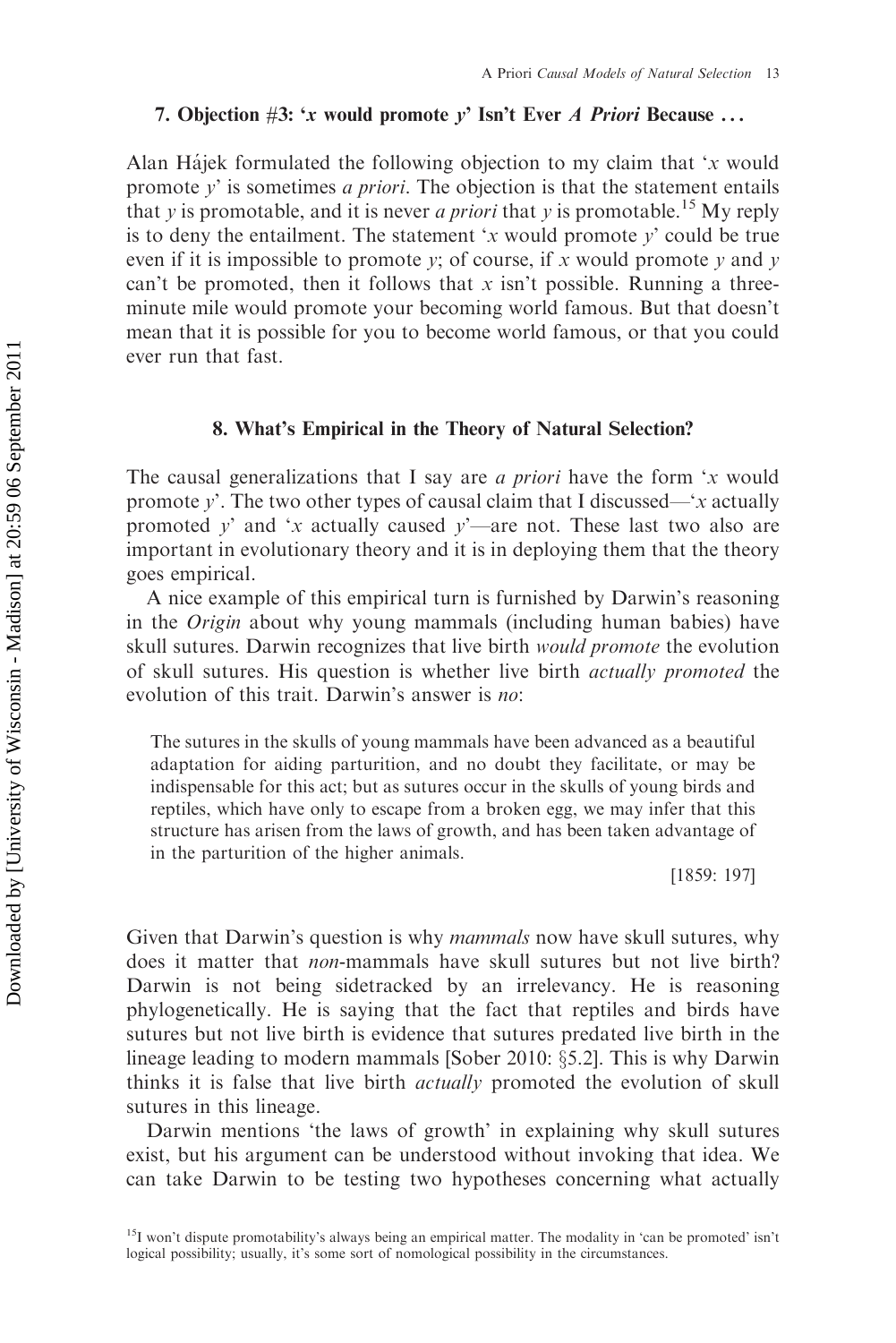promoted what. The observation  $(O)$  that birds and reptiles have skull sutures but no live birth discriminates between the two hypotheses:

 $Pr(O |$  live birth actually promoted the evolution of skull sutures in the lineage leading to modern mammals)  $\langle Pr(O \mid \text{skull sutures actually promoted the}) \rangle$ evolution of live birth in the lineage leading to modern mammals).

This representation of Darwin's argument makes use of the Law of Likelihood [Hacking 1965; Sober 2008]. There is more to reasoning about natural selection than recognizing that one trait would have promoted the evolution of another. There is the further issue of *actual promotion*.

Just as 'x would promote y' does not entail that x actually promoted y, so 'x actually promoted  $y'$  does not entail that x actually caused y. It isn't just that 'x actually promoted  $y$ ' does not entail that  $y$  occurred, but 'x actually caused y' does. There is a further gap. Suppose Smith smoked cigarettes and inhaled asbestos and that both actually promoted his getting lung cancer. Suppose he then gets lung cancer. The question remains of whether his cancer was actually caused just by his smoking, or just by his inhaling asbestos, or by both, or by neither [Sober 1984b; Woodward 1990, 1994; Hitchcock 2004].<sup>16</sup>

If x and y both occurred and x actually promoted y, what more is needed for x to have caused  $y$ ? I don't have an answer to this metaphysical question,<sup>17</sup> but something can be said about its epistemology. Perhaps when smoking causes cancer, the process of carcinogenesis is different from the process that takes place when asbestos causes lung cancer [Hitchcock 2004; Sober 1984b and 1999]. For example, suppose that when smoking causes lung cancer, the smoking causes an S mutation, which then causes the tumour. And suppose that when asbestos causes lung cancer, the asbestos causes an A mutation, which then causes the tumour. Another possibility is that when smoking causes lung cancer, the process has side effects that differ from those that occur when asbestos causes lung cancer. We can gain evidence about these sorts of facts by observing carcinogenesis in individuals who have smoked but have not been exposed to asbestos, and in individuals who have been exposed to asbestos but have not smoked. The more general point is that an observation O will favour one causal hypothesis over another if it induces an inequality of likelihoods:

 $Pr(O | Jones's smoking, but not his abstos exposure, caused his lung)$ cancer)  $> Pr(O | Jones's$  asbestos exposure, but not his smoking, caused his lung cancer).

Here again the Law of Likelihood comes into play. The observation that Jones got lung cancer does not discriminate between the two

<sup>&</sup>lt;sup>16</sup>Not only does 'x promoted y' not entail that x actually caused y. The converse entailment fails as well. The reason is that 'x promoted y' requires x to raise the probability of y; but x can be a cause of y even though x didn't raise y's probability; y still can 'trace back' to x [Sober 1984b].

 $17$ Woodward [2003: 74–86] offers an account of actual causation that assumes that causes necessitate their effects; he does not address the question of what actual causation means in an indeterministic setting.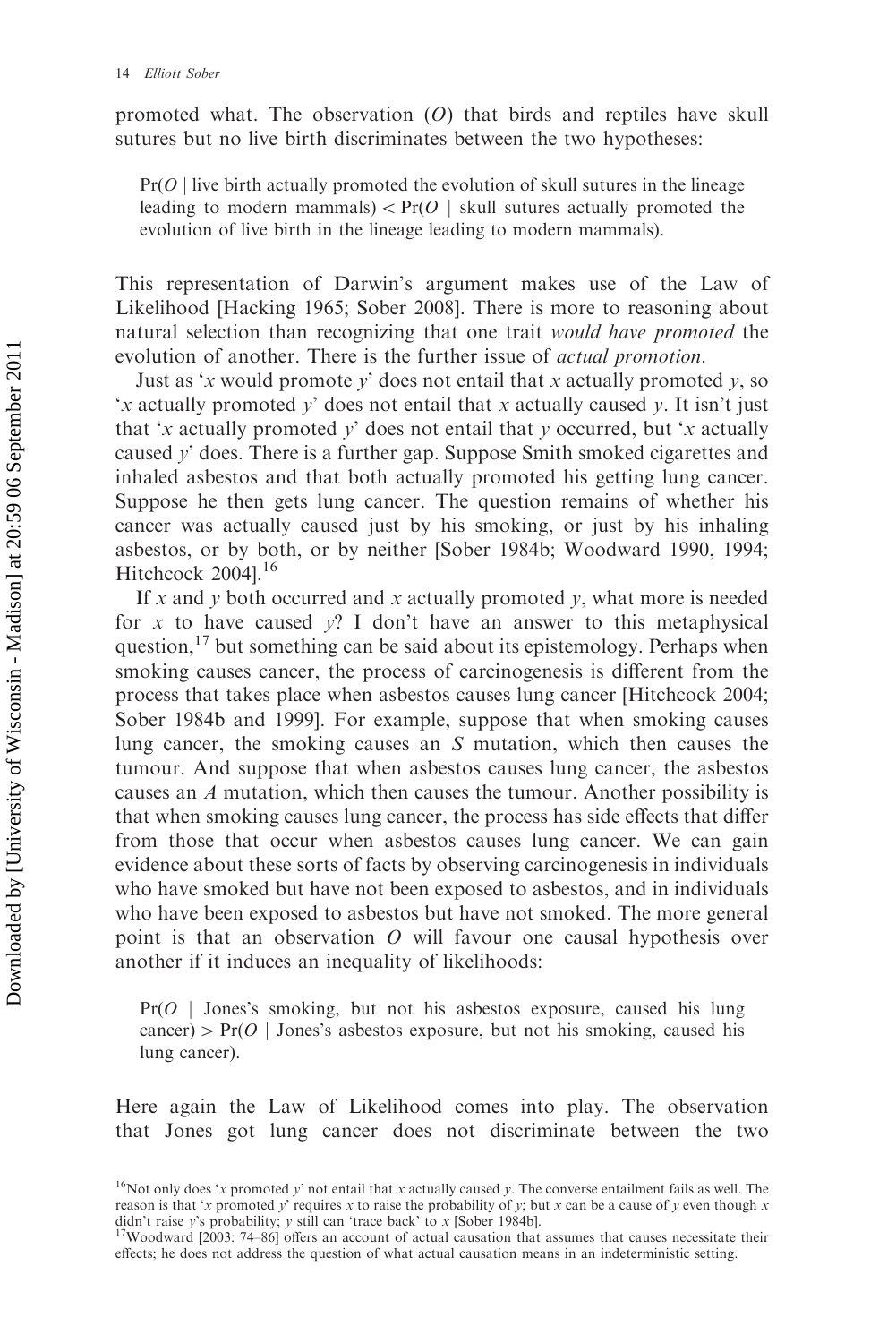causal hypotheses, since it is entailed by each. But other observations may do so.

Given the distinction between 'x promoted y' and 'x actually caused y', do evolutionary biologists bring evidence to bear, not just on the former, but on the latter? They do, and Darwin's discussion of skull sutures provides an example of this as well. The observation  $O$ , that reptiles and birds have skull sutures but no live birth, discriminates between two hypotheses about actual causation:

Pr  $(O |$  in the lineage leading to modern mammals, skull sutures actually caused live birth to evolve) > Pr (O | in the lineage leading to modern mammals, live birth actually caused skull sutures to evolve).

The traits of modern birds and reptiles are 'side effects' of what happened in the lineage leading to modern mammals. These side effects are evidentially relevant.

Although this example shows that biologists do test hypotheses about actual causation against each other, the example is not one in which they address a question that is structurally the same as the one about Jones's lung cancer. What is wanted is a case in which there is an evolutionary outcome that was actually promoted by two or more token events, but was actually caused by only some of them. There are many such examples in evolutionary biology. I'll briefly describe three.

Suppose, as in  $\S$ 3, that there are two alleles and three genotypes at a locus, but now let's consider what happens when heterozygotes are exactly intermediate in fitness, with  $w_{AA} > w_{A} > w_{aa}$ . If the population begins with the *a* allele at 100% and a single mutation from *a* to *A* occurs, what is the probability that this new allele will sweep to 100%? The answer is that the probability of fixation goes up as  $N_e$  increases, where s is the fitness difference between Aa and aa and  $N_e$  is the effective population size. The favourable mutant will probably be lost before it reaches fixation if  $N_{e}$ s is small; for example, if  $N_e s = 1$ , the probability of fixation is about 0.004 [Hamilton 2009: 240]. In such cases, evolving from  $100\%$  *a* to  $100\%$  *A* becomes probable when there are repeated mutations from a to A. Each mutation will probably fail to reach fixation, but the probability is high that at least one will succeed. Suppose A does evolve to 100% in the population we are considering. We can look back on the process and say the following: Each mutation from a to A promoted the evolution of 100%  $\hat{A}$  (because each mutation raised the probability of that outcome). But the evolution of 100% A probably *traces back* to a small fraction of the favourable mutations that occurred; they, and not the other mutations of the same type, are the actual causes of the trait's reaching 100%.

In this example, there are several token events that promoted the evolution of 100%  $\hat{A}$  in the population, but they are all of the same type—all are mutations from *a* to *A*. For this reason, the present example about natural selection is a bit disanalogous with the one about smoking and asbestos both promoting Jones's lung cancer. In the Jones example, the two promoters differ in kind. This imperfect parallel is easily corrected. Suppose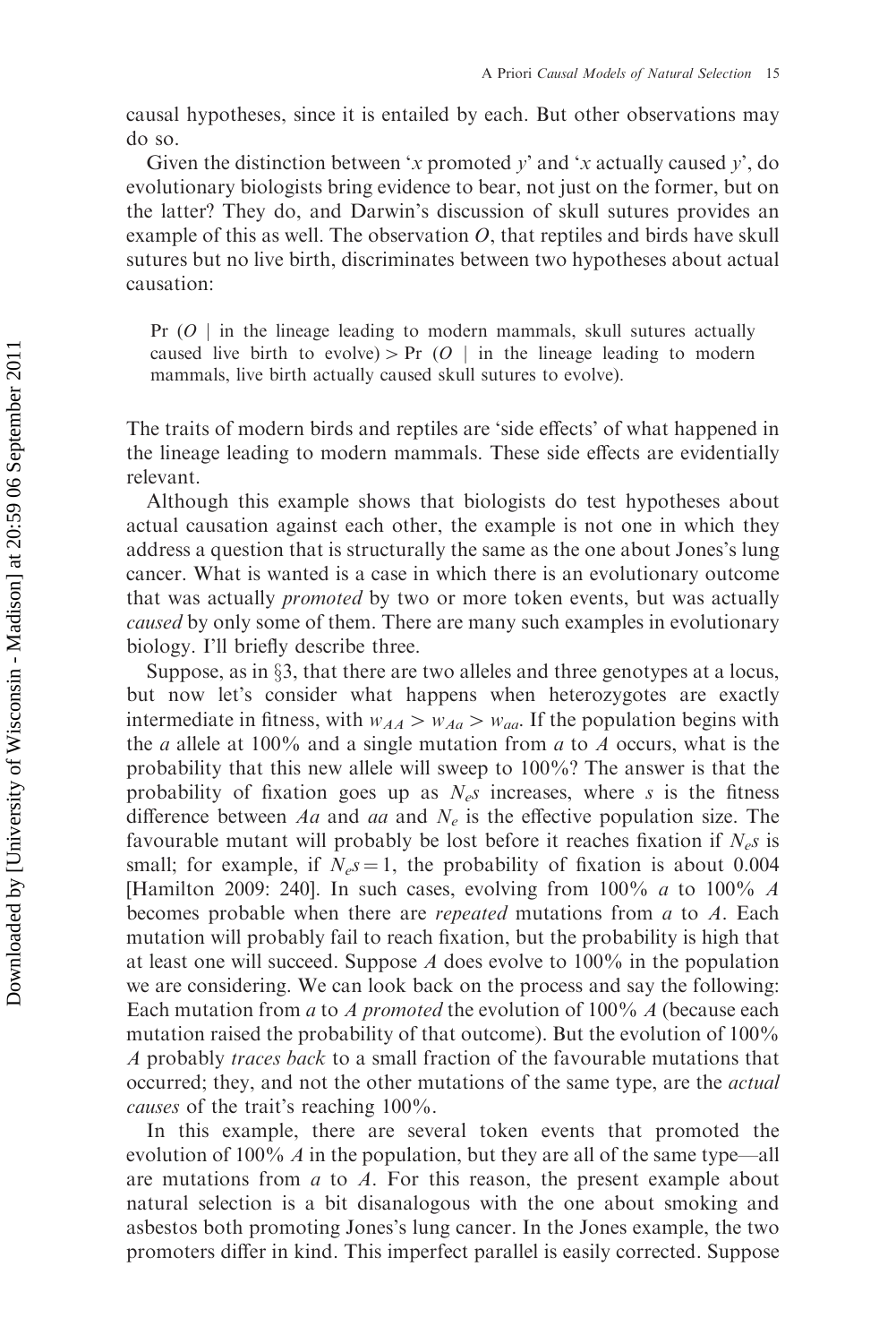there is selection for longer wings in a population of fruitflies and that the population evolves from 100% short wings to 100% long. The mutations that promoted this change can be genetically different, not only in terms of their nucleotide sequences, but in terms of the developmental pathways they help set in motion. Suppose the population initially has short wings because all individuals are homozygous for the allele  $a_0$  and that average wing length would go up if this allele were replaced by  $a_1$  or by  $a_2$  or ... by  $a_n$  or by any combination of these. Each mutation from  $a_0$  to  $a_i$  (i > 0) promotes the evolution of 100% long wings. If the process of evolving from short wings to long spans a large number of generations and the population is large, many such mutations will occur. After long wings reach fixation in the population, suppose we discover that this phenotype is now universal because all individuals are homozygous for  $a<sub>1</sub>$ . Suppose the long wings at this later time trace back to one or more mutations from  $a_0$  to  $a_1$ , but not to the mutations that occurred from  $a_0$  to  $a_i$  ( $i > 1$ ). These other mutations actually promoted the evolution of 100% long wings, but they did not cause it.

This example about wing length makes an epistemological question easier to answer that may earlier have seemed intractable. In the first example I described, repeated mutations from a to A each promoted the evolution of 100% A, though it is probable that only a few of these mutations actually caused that outcome. The question then arises of whether we can know which of these mutations were actual causes. Maybe this is difficult. But in the new setting in which a phenotypic change can be caused by different kinds of genetic change, the question is easier. If the population evolved from 100% short wings to 100% long, what genetic changes actually caused this change? Examining the genes present at the start and at the finish can help answer that question.<sup>18</sup>

A third biological example that illustrates the distinction between  $x$ actually promoted  $y'$  and 'x actually caused  $y'$  comes from Mendelian inheritance. Consider an  $Aa$  heterozygote in the present generation and its two heterozygote parents. Figure 2 on the next page describes how the offspring's being a heterozygote depends on the genotypes of both parents. The table is symmetrical; Mum and Dad are identical in the way they probabilify the offspring's genotype. There is an oddity in this example: if one parent is a heterozygote, the genotype of the other parent does not affect the probability that the offspring will be a heterozygote. This is a probabilistic analogue of overdetermination. If both parents are heteroyzgotes, it takes a double manipulation of the parental genotypes to make a difference in the offspring's probability of being  $Aa$ ; changing just one of them won't have any effect.

In spite of this symmetry between Mum's and Dad's contributions to the offspring's being Aa, there is an asymmetry. One parent contributed allele A and the other contributed allele  $a$ ; the  $A$  allele in the offspring *traces back* to one parent, not the other. How might this fact about the actual construction

<sup>&</sup>lt;sup>18</sup>Absent a time machine, you can't now observe the genetic composition that a present population had in the past; however, you can examine other contemporary populations that share common ancestors with that present population. These collateral descendants (Darwin's term) provide evidence about the genetic characteristics of ancestors (see Sober [2010,  $\S1.6$  and  $\S5.1$ ] for discussion).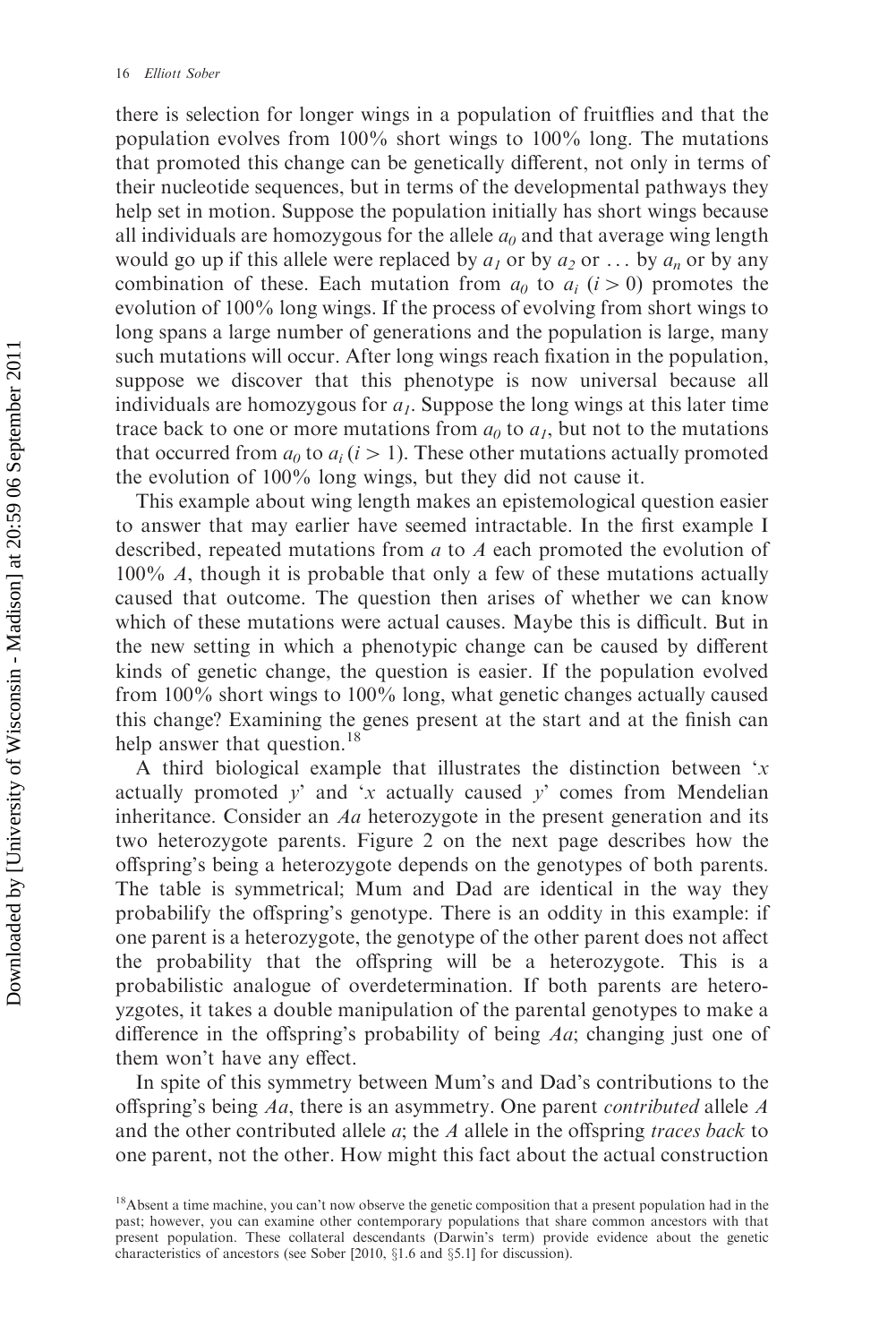of the offspring genotype be inferred? Although the mere fact that the offspring is Aa does not provide any evidence about which allele came from which parent if both parents are  $Aa$  as well, other facts about the offspring and the two parents might be more telling. For example, consider other loci that are adjacent to the A-locus and the genes that are present there, as shown in Figure 3. Suppose the offspring has genes *BCDE* next to his copy of A and has genes *bcde* next to his copy of  $a$ ; the offspring is a heterozygote, not just at the A locus, but at these four adjacent loci as well. Suppose further that Mum is homozygotic for BCDE at these other loci, while Dad is homozygotic for *bcde*. This is strong evidence that the offspring obtained A from Mum and  $a$  from Dad.<sup>19</sup> We now have a pretty good parallel to the case in which we have evidence that Jones's smoking, not to his asbestos exposure, was what actually caused his lung cancer—that evidence being that there are other, correlated, effects that we'd expect to observe if Jones's cancer traced back to his smoking, but would expect not to find if the cancer traced back to asbestos exposure.

|        |    | Dad is        |               |               |
|--------|----|---------------|---------------|---------------|
|        |    | AA            | Aa            | aa            |
| Mum is | AΑ | 0             | $\frac{1}{2}$ |               |
|        | Aa | $\frac{1}{2}$ | $\frac{1}{2}$ | $\frac{1}{2}$ |
|        | aa |               | $\frac{1}{2}$ | U             |

Figure 2. The probability of the offspring's being a heterozygote depends on the genotypes of the two parents.



Figure 3. The offspring's genotype at five loci on a single pair of homologous chromosomes and that of the two parents. This information strongly supports the claim that the offspring obtained its copy of gene A from Mum and its copy of gene a from Dad.

<sup>&</sup>lt;sup>19</sup>How could A come from Dad and a from Mum? One possibility is that eight specific mutations occurred in the gametes from Mum and Dad that produced the offspring. This is not impossible, but it is less probable than that none of these mutations occurred.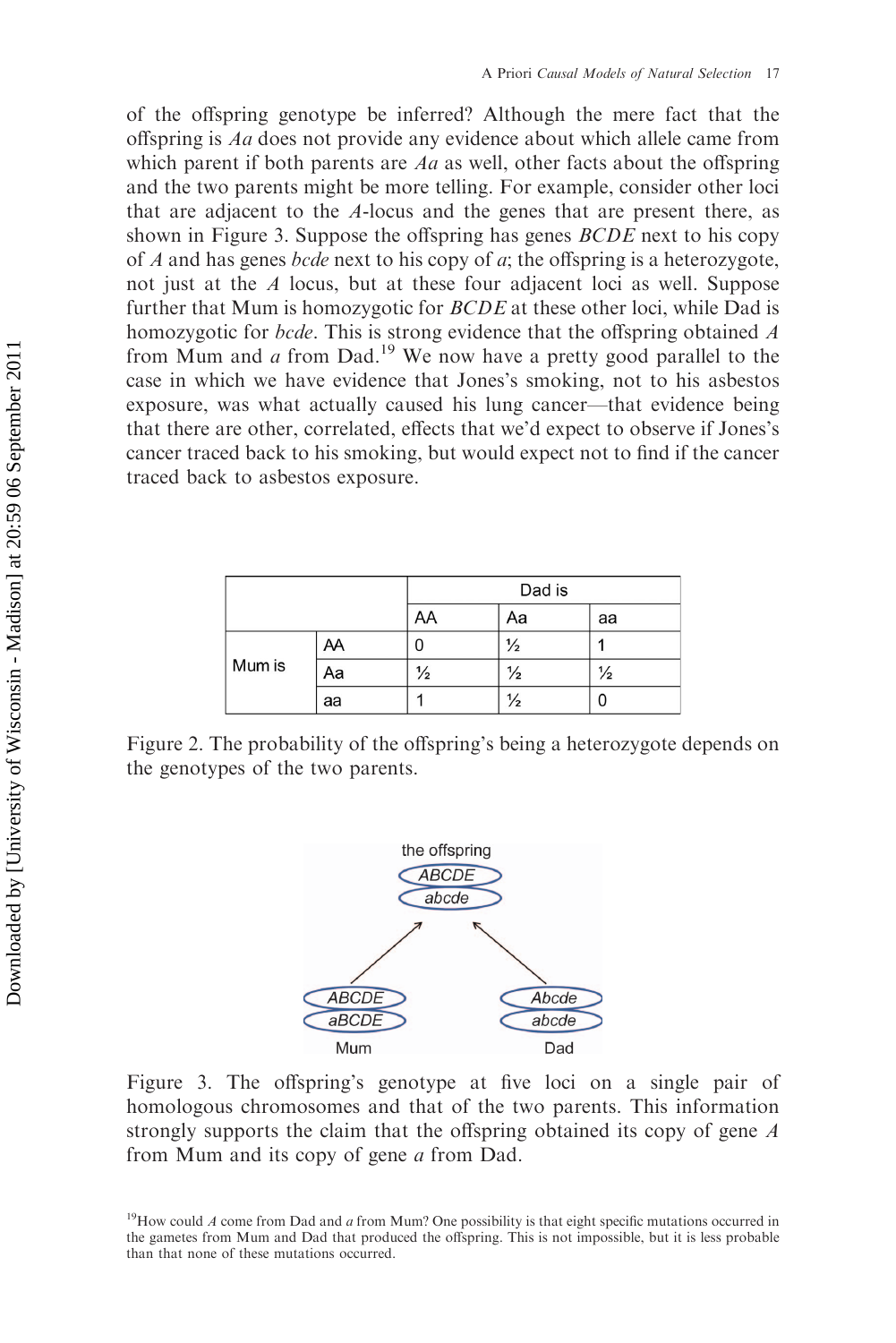#### 9. Concluding Comment

I suspect that philosophers often under-value the role of a priori truth in empirical science because they think that a priori truths are trivial. Apart from its technical meaning in logic, the term 'tautology' is pejorative.<sup>20</sup> Never mind the fact that tautologies are *true*; the point is that they are supposed to be 'empty'. For those who find the idea of the synthetic *a priori* unattractive, the a priori tends to suggest examples like 'Bachelors are unmarried men'; such statements merely provide definitional abbreviations and furnish zero insight into the nature of reality. The flip side of this picture is the Humean thesis that causal claims and laws of nature, because they are non-trivial, must be empirical.<sup>21</sup>

'Bachelors are unmarried men' is not a causal claim and it would be silly to call it a law of nature. The mistake is to think that this point generalizes that laws are always empirical and that causal claims always are too. If a priori generalizations figure in explanations and predictions in the same way that empirical laws do, we should regard these a priori generalizations as laws [Elgin 2003]. And some causal claims are *a priori*. Molière's joke provides a trivial example of an a priori causal claim. Mathematical models of natural selection furnish non-trivial examples. Hume was wrong that laws and causal claims are always empirical.<sup>22</sup>

University of Wisconsin, Madison Received: July 2010

Revised: October 2010

#### References

Beatty, J. 1995. The Evolutionary Contingency Thesis, in Concepts, Theories, and Rationality in the Biological Sciences, ed. G. Wolters and J. Lennox, Pittsburgh: University of Pittsburgh Press: 45–81.

Darwin, C. 1859 (1964). The Origin of Species, London: Murray; Cambridge: Harvard University Press.

Darwin, C. 1871. The Descent of Man and Selection in Relation to Sex, London: Murray, 1st edn.

Darwin, C. 1874. The Descent of Man and Selection in Relation to Sex, London: Murray, 2nd edn.

Davidson, D. 1963. Actions, Reasons, and Causes, Journal of Philosophy 60: 685–700. Reprinted in his Essays on Actions and Events, Oxford: Oxford University Press, 1980: 3–20.

Davidson, D. 1987. Knowing One's Own Mind, Proceedings and Addresses of the American Philosophical Association 60/3: 441–58.

Düsing, C. 1884 (2000). Die Regulierung des Geschlechtsverhältnisses, Jena: Gustav Fischer. Selections translated in Edwards [2000].

Edwards, A. 2000. Carl Düsing on the Regulation of the Sex-Ratio, Theoretical Population Biology 58/3: 255–7.

Eells, E. 1991. Probabilistic Causality, Cambridge: Cambridge University Press.

Elgin, M. 2003. Biology and A Priori Laws, Philosophy of Science 70/5: 1380–9.

Falconer, D. and T. MacKay 1996. Introduction to Quantitative Genetics, Edinburgh: Pearson.

Fisher, R. A. 1930 (1958). The Genetical Theory of Natural Selection, New York: Dover, 2nd edn.

 $20$ An example is the accusation that evolutionary theory is a 'tautology'. The main point that needs to be made in reply to this criticism is independent of whether causal claims can be a priori. Even if there are various definitional truths in evolutionary biology, there is lots more that is empirical [Sober 1984a].

 $21$ In the *Enquiry*, Hume [§IV, Part 1] expresses his thesis that causal claims are empirical and his thesis that laws of nature must be empirical in nearly the same breath: 'all the laws of nature, and all the operations of bodies without exception, are known only by experience'.

<sup>22</sup>I am grateful to John Basl, David Braddon-Mitchell, Craig Callendar, Christopher Hitchcock, Mark Colyvan, James Crow, Jose´ Diez, Antonio Dieguez, Mehmet Elgin, Patrick Forber, Mathias Frisch, Martha Gibson, Michael Goldsby, Peter Godfrey-Smith, Paul Griffiths, Alan Hájek, Dan Hausman, Carl Hoefer, Jack Justus, Leon Leontyev, Sarah Paul, Huw Price, Alex Rosenberg, Lionel Shapiro, Alan Sidelle, Dennis Stampe, Kim Sterelny, Mauricio Suarez, Michael Titelbaum, Ken Waters, and James Woodward for helpful comments. I also am grateful to the Sydney Centre for the Foundations of Science for its hospitality during March and April 2010.